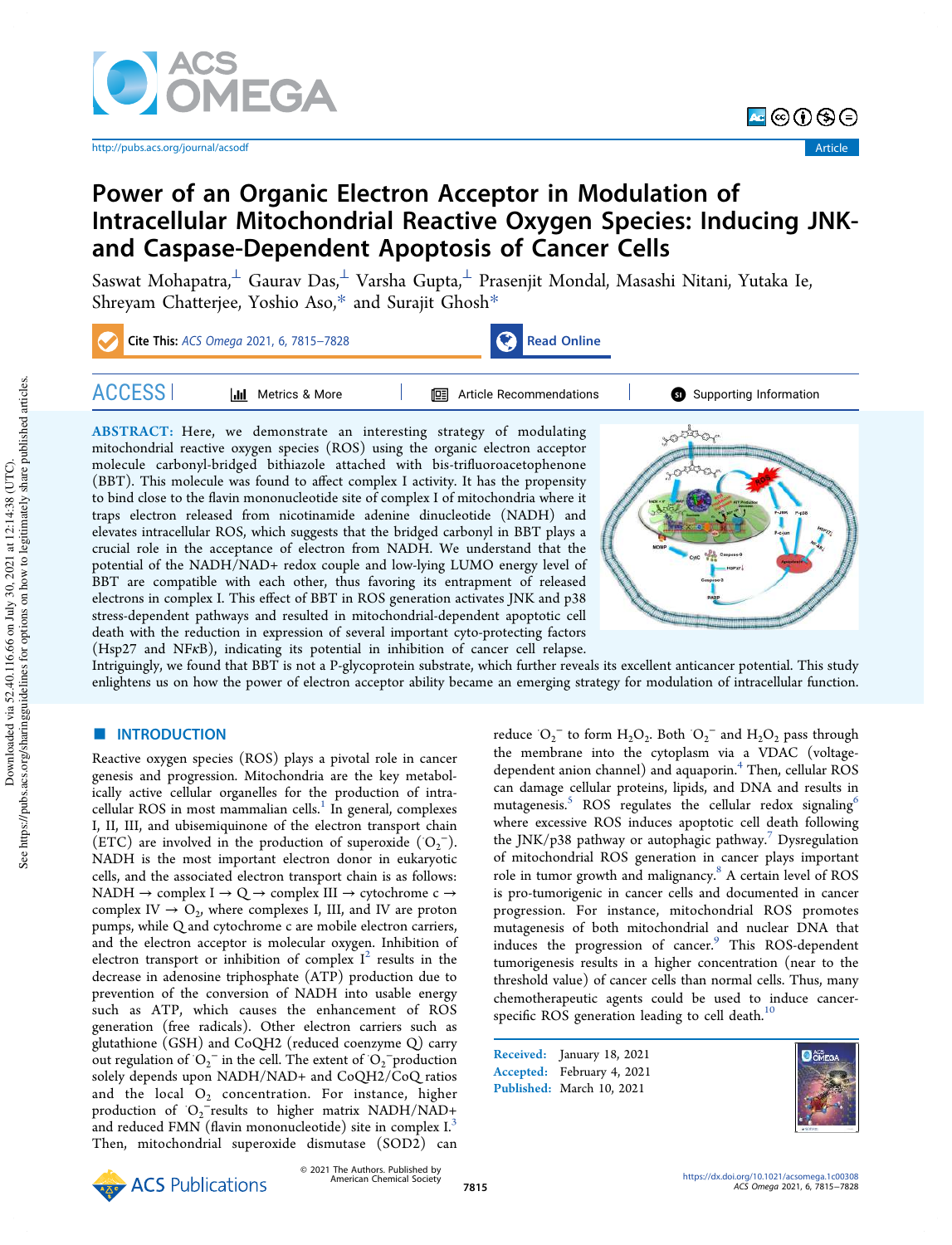

Figure 1. BBT induces mitochondrial ROS production. Structure of CS, FAP, BBT (ROS-producing structure is denoted as a box), and LBT. (A) Microscopic images represent MitoSOX assay in MCF7 cells after treatment with only 12.5 μM BBT or 12.5 μM BBT along with MitoTempo (10  $\mu$ M). Scale bars correspond to 20  $\mu$ m, and the magnification is 40 $\times$ . (B) Microscopic images represent MitoSOX assay in HeLa cells. Cells were incubated in the absence (control) or presence of only 12.5  $\mu$ M BBT. Then, cells were subjected to the MitoSOX reagent and visualized under a microscope. Scale bars correspond to 20 μm. (C) Quantification of mitochondrial ROS using MitoSOX in MCF7 and HeLa cells treated with BBT. (D) Data are shown as means  $\pm$  SD and have been analyzed using unpaired T test. ROS: reactive oxygen species, BBT: carbonyl-bridged bithiazole attached with bis-trifluoroacetophenone, LBT: linear bithiazole, CS: central scaffold, and FAP: trifluoroacetophenone.

The cancer cell death process is highly regulated by different factors.<sup>11</sup> Various cytotoxic drugs are involved in inducing necrotic, apoptotic, and autophagic types of cell death processes.<sup>11</sup> Cell death through apoptosis can be caspase dependent or independent based on the availability of the required factors.<sup>12</sup> ROS inducers show either apoptosis or autophagy or necrosis based on different cell death signaling pathways. Briefly, outer membrane localization of phosphatidylserine, depolarization, or loss of mitochondrial membrane potential symbolizes early events in apoptotic-like cell death. Cleavage-dependent activation of caspases 9 and 3, inactivation of poly(ADP-ribose) polymerase (PARP), and induction of DNA fragmentation are late apoptotic events.<sup>13</sup> Autophagy can be related to the localization of LC3 in autophagy bodies. $14$ 

Increasing trends in drug resistance to aggressive cancers is the main cause of poor clinical success.<sup>15,16</sup> These resistant cancer cells display disease recurrence and malignancy, which ultimately leads to poor prognosis after treatment. Cancer cells render a resistant property by over-expressing multidrug resistant 1 protein (MDR1) also named P-glycoprotein (Pgp), which can modulate many intracellular drug concen-

trations by its ATP-dependent efflux pump. Due to its broad substrate affinity property, it can pump out various anticancer molecules and is thus considered as an important factor for cancer drug resistance and poor prognosis. $^{17}$  Further, cancer cells show a higher accumulation of genomic mutations to modulate different internal factors to make the cells survive at extreme conditions like stress (increased oxidative stress) and chemo- or radiation therapy. There are several factors involved in promoting cancer cell resistance, whereas activation of  $HSP27^{18}$  and  $NFRB^{19}$  have an indispensable role in the cytoprotective effect conferring cancer cell resistance to death stimuli. Thus, analysis of the effect of the resistant and cytoprotective factors on the activity of anticancer molecules is essential.

Our molecule BBT contains a carbonyl-bridged bithiazole module for ROS generation (Figure 1A).<sup>20</sup> This hybrid molecule is a strong electron acceptor in nature due to the presence of a carbonyl-bridged bithiazole moiety, which initially accepts electrons and then distributes them to two trifluoroacetophenone terminals (Figure 1A).<sup>21</sup> We have shown how this organic electron acceptor elicits ROS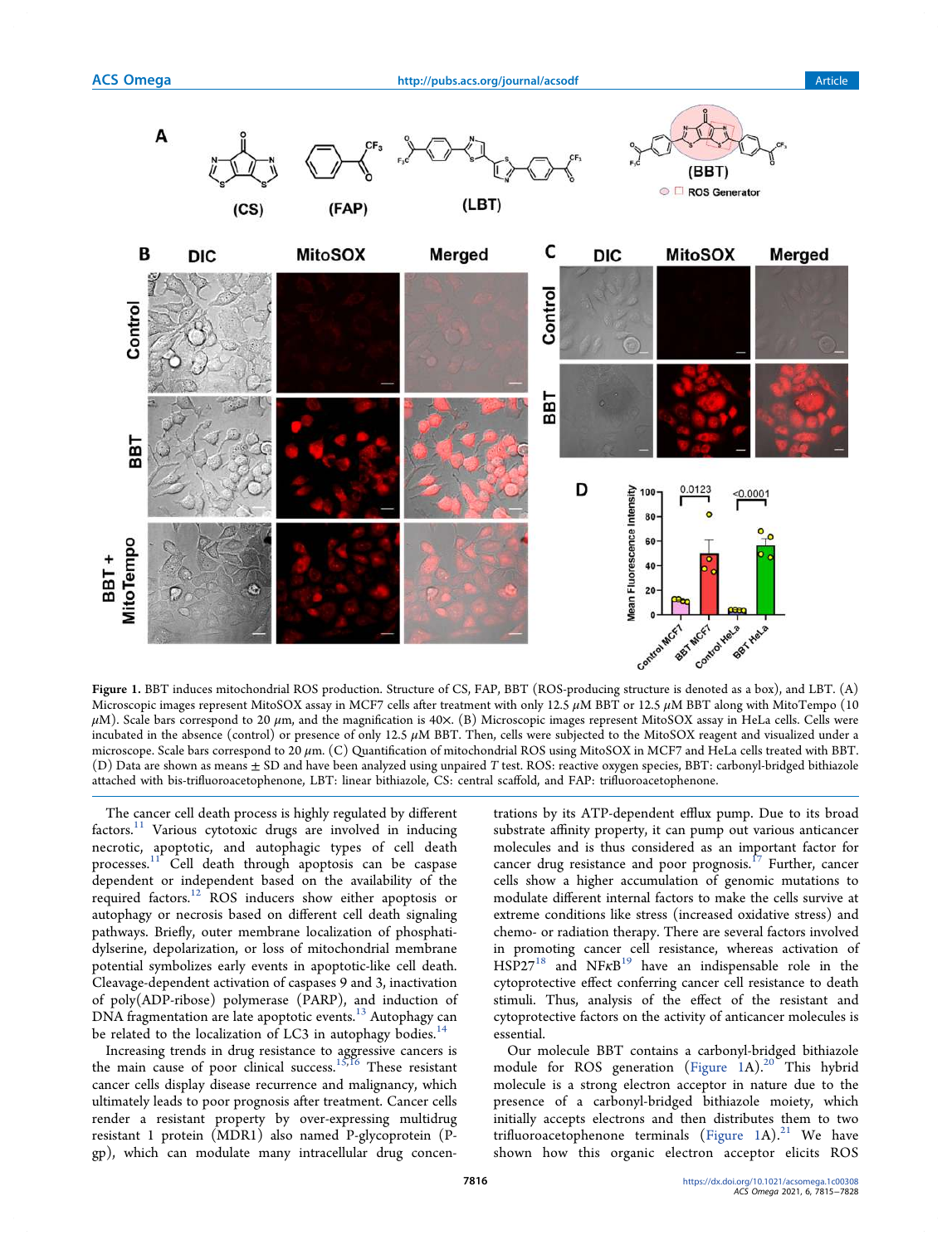production both in the mitochondria and cytoplasm of the cancer cells. Herein, we proposed both experimentally and computationally that our molecule inhibits mitochondrial complex I by inhibition of electron transport from NADH, which enhances the ROS. Further, its affinity with P-gp and its role in the regulation of important disease resistance genes have also been investigated. Finally, the tumor inhibitory effect has been analyzed in the more aggressive 3D model of cancer cells, HeLa.

# ■ RESULTS

BBT as an Electron Acceptor Can Confer ROS Production. To verify the hypothesis of BBT as a ROS inducer, the cellular redox state has been analyzed using various techniques. Again, it is well known that mitochondria serve as an important source of ROS in cells and most importantly in cancer cells. $^{22}$  It is interesting to note that BBT can form intermediates in the presence of NADH and  $O_2$ , which can trigger ROS production. Thus, mitochondrial ROS production was initially analyzed after treatment with BBT in both MCF7 and HeLa cancer cells using microscopy and flow cytometric analyses. At first, we examined the change in the mitochondrial redox potential of MCF7 cancer cells by evaluating the changes in the flavoprotein fluorescence (autofluorescence, green) in cells. Interestingly, we observed a good increment in the green fluorescence in 12 h BBTtreated MCF7 cells, which represents the shift of mitochondria toward the more oxidative state (Figure S1). Further, mitochondrial oxidative stress has been analyzed using a MitoSOX/mitochondrial ROS detection probe in both MCF7 and HeLa cancer cells. In each experiment, cells were treated with BBT for 12 h and incubated with the MitoSOX to determine the presence of the superoxide inside the cell. Here, microscopic images show significant intense red fluorescence in MCF7 and HeLa cells treated with BBT than that in untreated controls (Figure 1B−D). This increase in red fluorescence represents the higher production of mitochondrial superoxide due to BBT. Furthermore, inhibition of the mitochondrial ROS generation in MitoTempo treatment along with BBT resulted in a significant decrease in red fluorescence in MCF7 cells (Figure 1B). This is due to the antioxidant property of MitoTempo, which can specifically minimize the ROS production in mitochondria. Therefore, BBT has been found to have a potential role in the enhancement of mitochondrial superoxide generation. Following the microscopic experiment, flow cytometric evaluation of MitoSOX experiments in MCF7 and HeLa cells reveals significantly higher mean red fluorescence intensity in the case of an increasing concentration of BBT compared to that of the control (Figure 1D and Figures S2 and 3). In MCF7 cells, there is a ∼2-fold increase in fluorescence intensity with the increase in concentration of BBT from 6.25 to 12.5  $\mu$ M. Further, mitochondrial ROS production efficiency of BBT is compared with CS. Here, no significant increment in the fluorescence intensity of cells treated with CS has been observed in comparison with the control. This result indicates that the presence of the trifluoroacetophenone moiety plays a major role in the modification of the superoxide status in cancer cells. Similarly, BBT shows the efficient mitochondrial superoxide formation in HeLa cells (Figure 1C and Figure S3). This can be assumed because of the ∼3-fold increments of red fluorescence in cells treated with BBT than in untreated control cells. Again, the mitochondrial ROS production was

found to enhance with the increasing concentration of BBT in HeLa. This is quite predictable from the result showing a maximum ∼25-fold increase in red fluorescence after treatment with 25  $\mu$ M BBT than the control. Again, to validate the importance of structural moieties of BBT, the effect of LBT on mitochondrial ROS generation was assayed. Here, the flow cytometric result confirms that ROS generation upon treatment with various concentrations of LBT was quite less. This could also be discussed with our previous observation regarding the cyclic voltammetry assay revealing the high electron accepting nature of BBT compared to the  $LBT$ .<sup>2</sup> These results indicate that the mitochondrial ROS generation requires the availability of both bridged carbonyl and trifluoroacetophenone, which can synergize the ROS production, and thus BBT can enhance the generation of mitochondrial superoxide.

Next, microscopic images of DCFDA analysis after treatment of MCF7 cells with 12.5  $\mu$ M BBT show intense green fluorescence than control cells (Figure S4A). Similarly, flow cytometric analysis reveals a ∼34-fold increase in fluorescence compared to control cells (Figures S4B and S5). These results denote an accumulation of the higher amount of cytoplasmic ROS in the case of BBT-treated cells. In reduced form, DHE shows blue fluorescence and localizes at the cytosol of the cell.<sup>23</sup> Upon oxidation, DHE is converted to 2-hydroxyethidium by cellular superoxide, emits red fluorescence, and gets intercalated into the DNA, which can be visualized using the microscope and quantified by FACS. Microscopic images show significant blue fluorescence in the case of the control, representing a reduced form of DHE and a lower level of ROS species. However, BBT (6.25  $\mu$ M)-treated MCF7 cells show an accumulation of red fluorescence of DHE, representing higher cellular oxidative stress (Figure S4C). The flow-cytometric analysis represents a dose-dependent increase in fluorescence intensity in BBT-treated MCF7 cells. Even the red fluorescence intensity observed in a lower concentration (3.125  $\mu$ M) of BBT-treated cells is significantly higher by ∼1.8-fold in comparison to the control cells (Figures S4D and S6). Hence, BBT in contrary to CS and LBT is found to induce mitochondrial ROS, which eventually gets accumulated in the cytoplasm.

Mechanistic Understanding of Mitochondrial ROS Generation by BBT. We know that NADH, being a key molecule, plays a vital role in the redox process in mitochondria and can donate electrons. From this information, we speculated fundamentally that if NADH donates electrons to BBT, then there must be a redox potential compatibility among NADH, BBT, and  $O_2$ . In this instance the oxidation potential of NADH should be energetically close to the reduction potential of BBT in mitochondria. To find out whether NADH can transfer electrons to BBT, LBT, CS, and FAP, we have compared the electrochemical redox potentials. According to the previous reports, the formal potential  $(E_0)$  of the NADH/NAD<sup>+</sup> redox couple is -0.560 V vs SCE (pH 7.0 at 25 °C), $^{24}$  which is highly dependent on pH and temperature,<sup>25</sup> whereas  $E_0'$  of the  $O_2/O_2$ <sup>-</sup> redox couple is  $-0.73$  to  $-0.82$  V vs SCE in aprotic media.<sup>26</sup> Previously, we reported $21$  that the electrochemical reduction potential of BBT in fluorobenzene is −1.16 V vs ferrocene/ferrocenium ion couple, corresponding to a redox potential of −0.74 V vs SCE and the lowest unoccupied molecular orbital (LUMO) energy level of −3.6 eV. These redox potentials are very close, and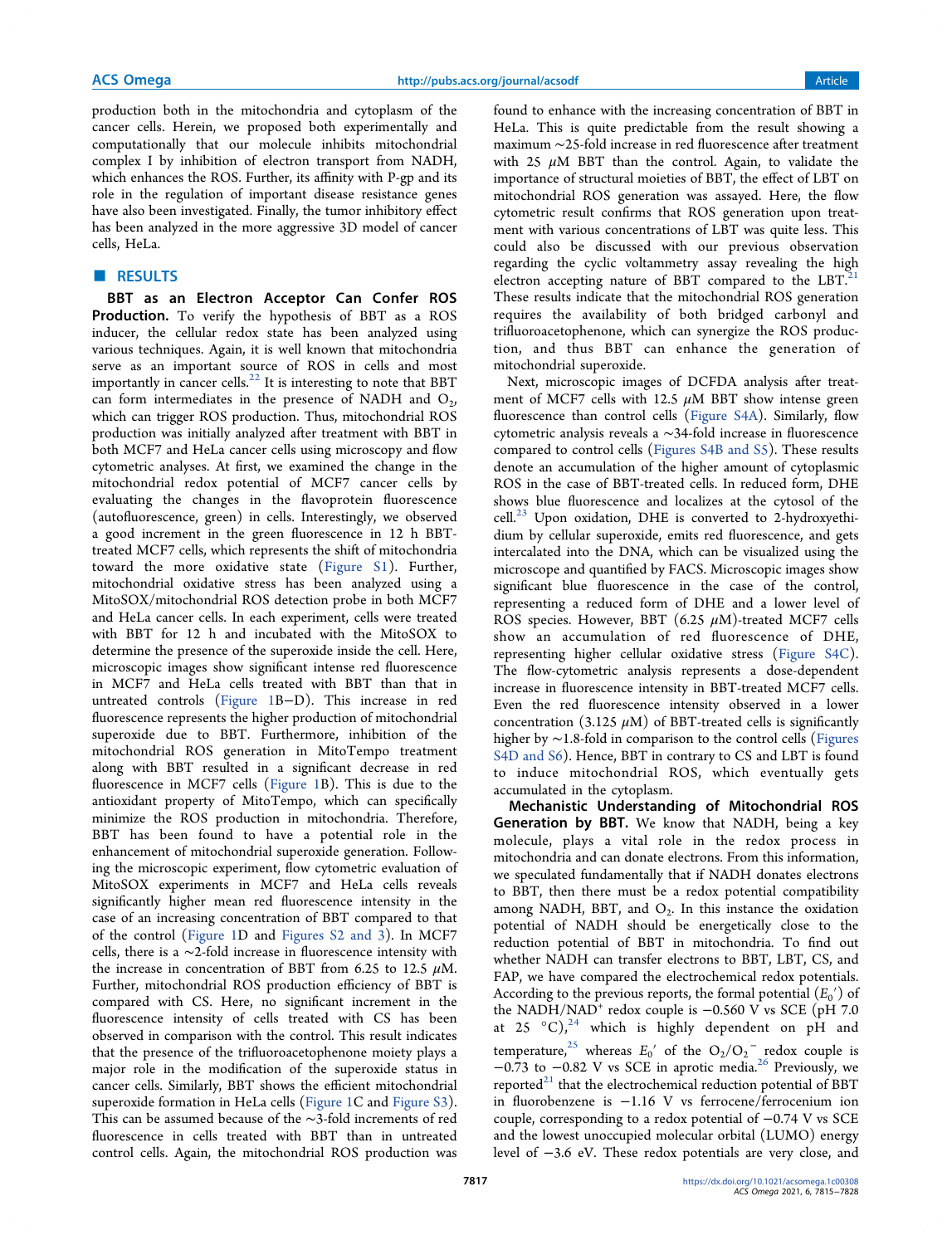

Figure 2. Electron accepting power of BBT modulates the mitochondrial complex I function. (A) Diagrammatic representation of the molecular structure and HOMO/LUMO energy levels of CS, FAP, and BBT. Molecular docking image of FMN (red) in complex I (blue). (B) Diagrammatic illustration of the molecule having 1,4-dihydropyridine-3-carboxamide that can transfer the electron to the BBT to form its intermediate, which reversely transfers the electron to oxygen to form reactive oxygen species. (C) Complex I activity analysis in the presence of rotenone (Rot; 12.5  $\mu$ M) and BBT (6.25, 12.5, and 25  $\mu$ M). Data are shown as means  $\pm$  SD and have been analyzed using one-way ANOVA (\*\*\*p < 0.0001). (D) Molecular docking of BBT (green) with mitochondrial complex I (blue), where the FMN is represented as red spheres. (E) Molecular interaction of BBT with different amino acids of complex I, which is near to the FMN site. FMN: flavin mononucleotide, HOMO: highest occupied molecular orbital, and LUMO: lowest unoccupied molecular orbital.

thus it is considered that NADH reduces BBT in aqueous solution, which can mediate the reduction of  $O_2$  to  $O_2^{\text{-}}$  . Then, the LUMO energy states for BBT, LBT, CS, and FAP have been evaluated using density functional theory (DFT) calculations (Figure 2A). The LUMO energy level of BBT was calculated to be −3.57 eV, which is well consistent with the experimental value  $(-3.6 \text{ eV})$ . In contrary to BBT, CS and FAP molecules have higher LUMO energy (more negative redox potential), thus their reduction by NADH and the mediation of  $\mathrm{O}_2^{'}$  reduction are quite difficult. Hence, NADH can easily reduce BBT, which eventually resulted in BBT radical anion formation. Next, the BBT radical anion caused the formation of superoxide ion, which elevates oxidative stress (Figure 2B). As both NADH and  $O_2$  have quite high concentrations in the mitochondria, we assume that the molecules are entering the mitochondria and carried out the change in the redox process of the ETC that generates a large amount of ROS in the cell. Moreover, we assume that BBT binds at complex I in the mitochondrial respiratory chain as we postulate that BBT traps the electron releases from NADH. Thus, we have analyzed the effect of the BBT on complex I activity. Thus, we have checked the activity of complex I in the presence of BBT (Figure 2C). We have used rotenone, a known complex I inhibitor, as a control. Here, we observed significant dose-dependent inhibition of the complex I activity in the presence of BBT. This represents that BBT goes inside the mitochondria and interacts with complex I and inhibits its activity. Like rotenone, BBT affects complex I activity and might be generating ubisemiquinone. This ubisemiquinone consequently donates electrons for the generation of mitochondrial superoxides. To further understand the mechanism of BBT in ROS generation, we have tried to understand the effect of mitochondrial ROS in the presence of a complex I inhibitor, such as rotenone and BBT. This has been conducted using MitoSOX by flow cytometry as discussed above.

Here, HeLa cells were treated with either 40  $\mu$ M rotenone or 12.5  $\mu$ M BBT or their combination for 4 h. In flow cytometric analysis, we observed that the use of rotenone increased the mitochondrial ROS, and an increase in mitochondrial ROS was observed when rotenone was applied along with BBT in comparison with the treatment of only BBT (Figure S7). This represents an increase in mitochondrial ROS generation even after a short time of incubation with BBT. Still, a very negligible change in ROS has been noticed between BBT and BBT with rotenone-treated cells. This might be because electrons from NADH get transferred to BBT but not to FMN, which participates in ROS generation (Figure 3A,B). Next, it is worth to understand the binding location of BBT in complex I. For this purpose, we performed blind docking of BBT in complex I (Figure 2D). Interestingly, we found that BBT binds very close to the FMN site of complex I through H bonding of the carbonyl group of one of the trifluoroacetophenone moieties and bridged carbonyl group with ARG-86 and GLY-350 of complex I, respectively, and −N= of the central moiety of BBT with LEU-349 of complex I with an affinity of −9.5 kcal/mol (Figure 2E).

BBT Induces Cell Death Predominantly by Apoptosis. Cancer cells display higher accumulation of oxidative stress. Therefore, a small increase in oxidative stress can make the cells vulnerable. As BBT is found to induce oxidative stress, we were interested in verifying its cytotoxic effect as well. Initially, we have checked the cell viability using various cancer cells like cervical cancer (HeLa and SiHa), breast cancer (MCF7), lung adenocarcinoma (A549), and glioblastoma (U87MG) (Figure S8) after treatment with BBT, and the  $IC_{50}$  values for the cells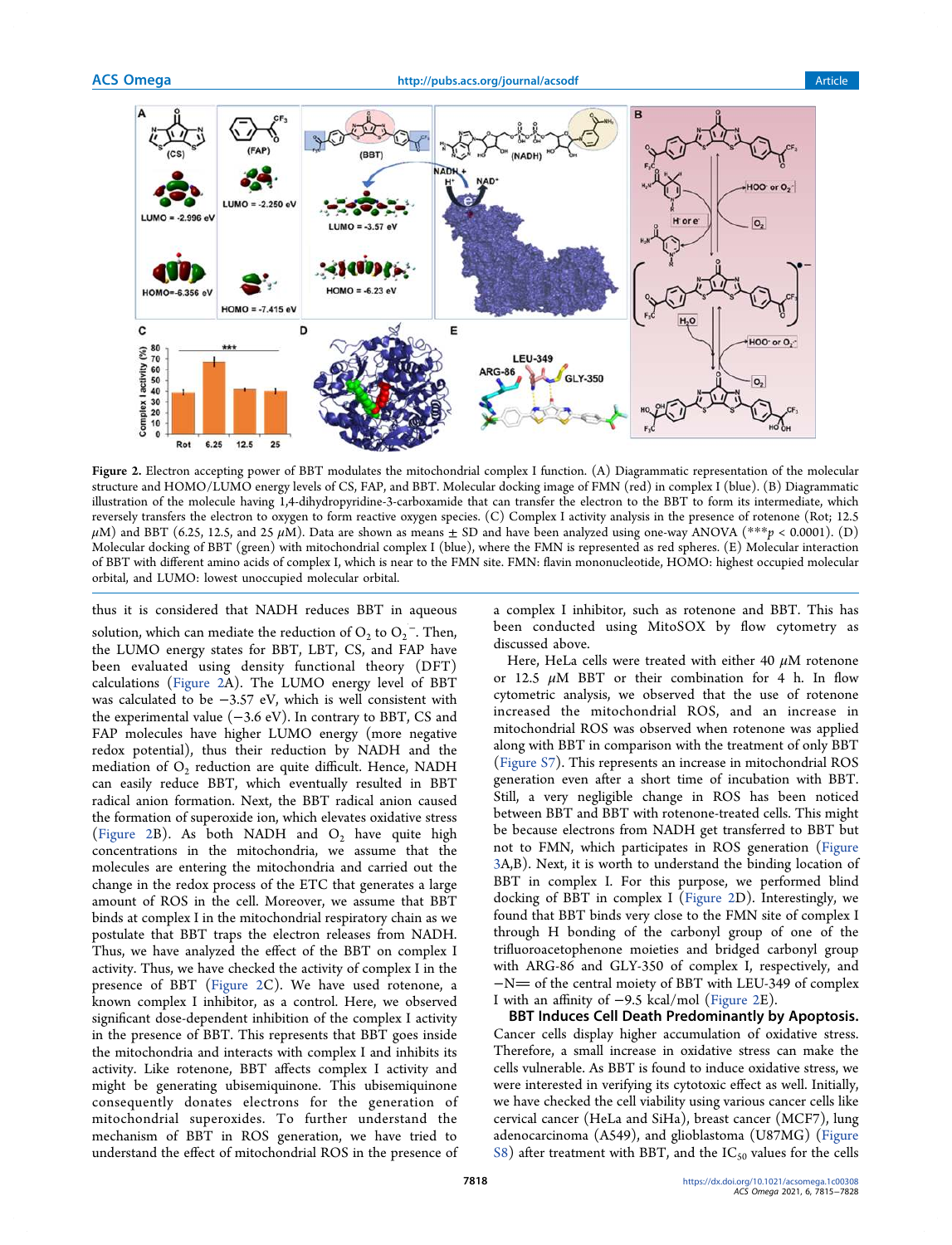

Figure 3. (A) Schematic illustration of mitochondrial active ETC complexes. NADH as a source of electron to start the electron transfer through various complexes to produce ATP in the absence of BBT. (B) Whereas in the presence of BBT (green spheres) that binds close to the FMN site (red spheres), it shows electron acceptance from NADH, thus hindering the overall pathway of electron transfer and ATP generation, resulting to an increase in ROS production. NADH: nicotinamide adenine dinucleotide hydrogen, and ATP: adenosine triphosphate.

are HeLa = 5.12  $\mu$ M, A549 = 8.88  $\mu$ M, U87MG = 4.75  $\mu$ M,  $MCF7 = 3.7 \mu M$ , and SiHa = 6.6  $\mu$ M. Here, we have observed significant cytotoxicity of BBT against various types of cancer. However, BBT did not show cytotoxicity in normal lung fibroblast WI-38 cells, proving that it is not cyto-toxic in normal cells. (Figure S9). From this effect of BBT, we moved to understand the effect of BBT on cancer cell cycle progression, and we have performed flow cytometric analysis. Results show a gradual increase in cell population in the sub G0 phase in a dose-dependent manner up to 25  $\mu$ M concentrations of BBT (Figure 4A and Figure S10). This represents that there is no significant cell cycle arrest at any checkpoint but rather an increased fragmentation of DNA after treatment. To demonstrate the cytotoxic effect of BBT as the type of cell death, we have adopted annexin-PI assay. Here, in HeLa cells, early (71.8%) and late (21.0%) apoptotic cells have been found after BBT treatment, while in the control (untreated cells), only 4.9% cells were found in early apoptosis and 10.7% cells in late apoptosis. (Figure 4B). Next, we studied autophagy, which can be detected by understanding the LC3 status. $27,28$  Hence, we have used the flow-cytometric method to quantify the autophagic cancer population based on LC3 localization. Histogram representation depicts less increase in LC3 detection in 12.5  $\mu$ M-treated cells than control cells (Figure S11). This denotes that a small population of cells undergoes autophagic cell death. Overall, the cell death analysis denotes apoptosis as the predominant pathway than autophagy in BBT-treated cancer cells.

BBT Induces Loss of Mitochondrial Membrane Potential. Now, we have analyzed the pathway of cell death. ROS generation can modulate the mitochondrial mode of cell death.<sup>28</sup> Change in the mitochondrial membrane potential is considered as an early-stage detection of apoptosis.<sup>29</sup> Thus, to analyze these events, we initially analyzed the loss of mitochondrial potential using a cell-permeable JC1 molecule. Thus, observation of fluorescence in cells before and after treatment of BBT has been conducted using a flow cytometer. Here, most of the untreated cells depict a lower green/red fluorescence ratio representing intact membrane potential. On the other hand, cells treated with 12.5  $\mu$ M BBT resulted in the population having an increased green/red fluorescence ratio and emitting mostly at the green fluorescence channel (Figure 4C and Figure S12). This change in the red/green fluorescence ratio from control cells after treatment represents increase in mitochondrial outer membrane permeabilization (MOMP) potential, which affects the JC1 aggregation at mitochondria.

BBT Induces Cyt C Release from Mitochondria. Microscopic images show co-localization of green cyt C with red mitochondria in control cells. This represents occupancy of cyt C at its usual location, i.e., mitochondria. In the case of BBT treated cells, dispersion of the green signal around the cytoplasm has been observed as well as the limited colocalization of the green signal with red mitochondria (Figure S13). This indicates release of cyt C from the mitochondria of HeLa cells after treatment of BBT.

BBT Activates Stress-Related JNK/c-Jun and p38 Pathways. Stress such as oxidative damages activates JNK and p38 signaling pathways.<sup>30</sup> Thus, we have analyzed the activation of JNK or stress-activated protein kinases expression after treatment of BBT. Here, we have quantified phosphorylated JNK at Thr183 and Tyr182 in HeLa cells, which indicates the active form of the protein. To further validate the activation of JNK, activation of c-jun, which is its most important downstream protein, has been analyzed. Figure 4D represents that, in contrast to untreated cells, significantly phosphorylated c-jun has been found in BBT-treated cells. Like JNK, we also observed p38 activation as the striking increased in the presence of phospho-p38 protein in BBT-treated HeLa cells than in untreated cells (Figure 4D). Further increasing pieces of evidence show that JNK/c-jun activation can regulate mitochondria-dependent cellular apoptosis. Briefly, JNK activation can trigger the cytoplasmic release of cyt  $C<sup>31</sup>$  and result in the mitochondrial pathway of apoptosis.

BBT Triggers the Mitochondria-Dependent Apoptotic Pathway. As BBT induces apoptosis, we initially checked the activation of caspase 9 using immunoblot experiments. The result indicates an intense band of the cleaved form of caspase 9 for cells treated with the compound compared to untreated (control) cells (Figure 4D), indicating the activation of caspase 9 by BBT.

Next, we investigated the activation of caspase 3 as downstream of activation of caspase 9. Thus, we initially performed an analysis of its activity based on the colorimetric analysis. In principle, PARP, which is an important substrate of active caspase 3, has a conserved cleaving sequence  $(DEVD).$ <sup>32</sup> Here, only BBT-treated cells shows an ∼4-fold increase in free pNA absorbance at a 405 nm wavelength compared to control. Additionally, 2  $\mu$ M doxorubicin (DOX) has been used for the positive control of the experiment and that shows only ∼2-fold increase in comparison to control cells (Figure S14). This indicates the activation of caspase 3 due to BBT treatment, which is higher than the conventional anticancer drugs. Also, caspase 3 activity has been analyzed using the flow cytometer.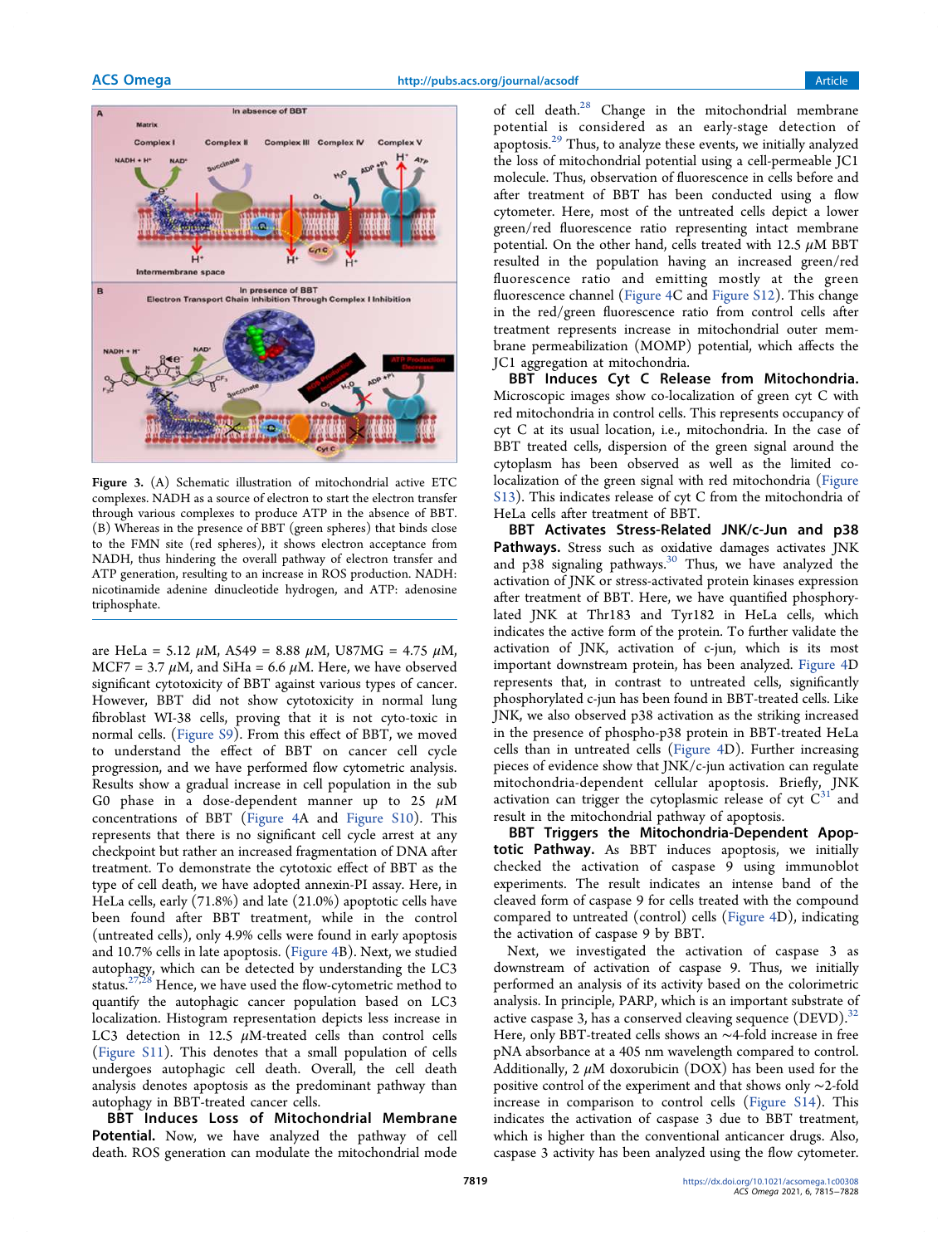

Figure 4. BBT activates JNK-, p38-, and caspase-dependent apoptosis. (A) Cell cycle histograms of Hela cells after treatment with various concentrations of BBT. Analysis of apoptosis using the annexin V and PI method. (B) HeLa cells were incubated in the absence (control) or presence of BBT (12.5  $\mu$ M). Then, cell death was analyzed using annexin V and PI through flow cytometry. (C) Flow-cytometric analysis of mitochondrial membrane potential (ΔΨm) with the help of JC-1 staining in treated and untreated samples.(D) Immunoblotting analysis of cell lysates collected from HeLa cells after treatment of 12.5  $\mu$ M BBT. Stress response pathway (p-JNK1/2, p-c-jun, and p-p38) and apoptotic factors (cleaved caspase 9 and 3 and PARP) were seen to be upregulated on treatment with BBT. α-Tubulin was used as a loading control. All experiments have been performed thrice (n = 3). PI: propidium iodide, PARP: poly(ADP-ribose) polymerase, and JNK: Janus kinase.

Here, a significant number of cells with cleaved caspase 3 have been observed against the control, which represents activation of caspase 3 after treatment (Figure S15). Further, the activity of caspase 3 in detecting its cleaved form before and after treatment of BBT has been conducted using immunoblotting

experiments (Figure 4D). The result shows activation of caspase 3 after treatment of BBT. Similarly, time-dependent analysis of active caspase 3 has been evaluated after treatment with BBT for different time intervals (0, 4, 6, and 12 h). Here, we have observed time-dependent higher occurrence of the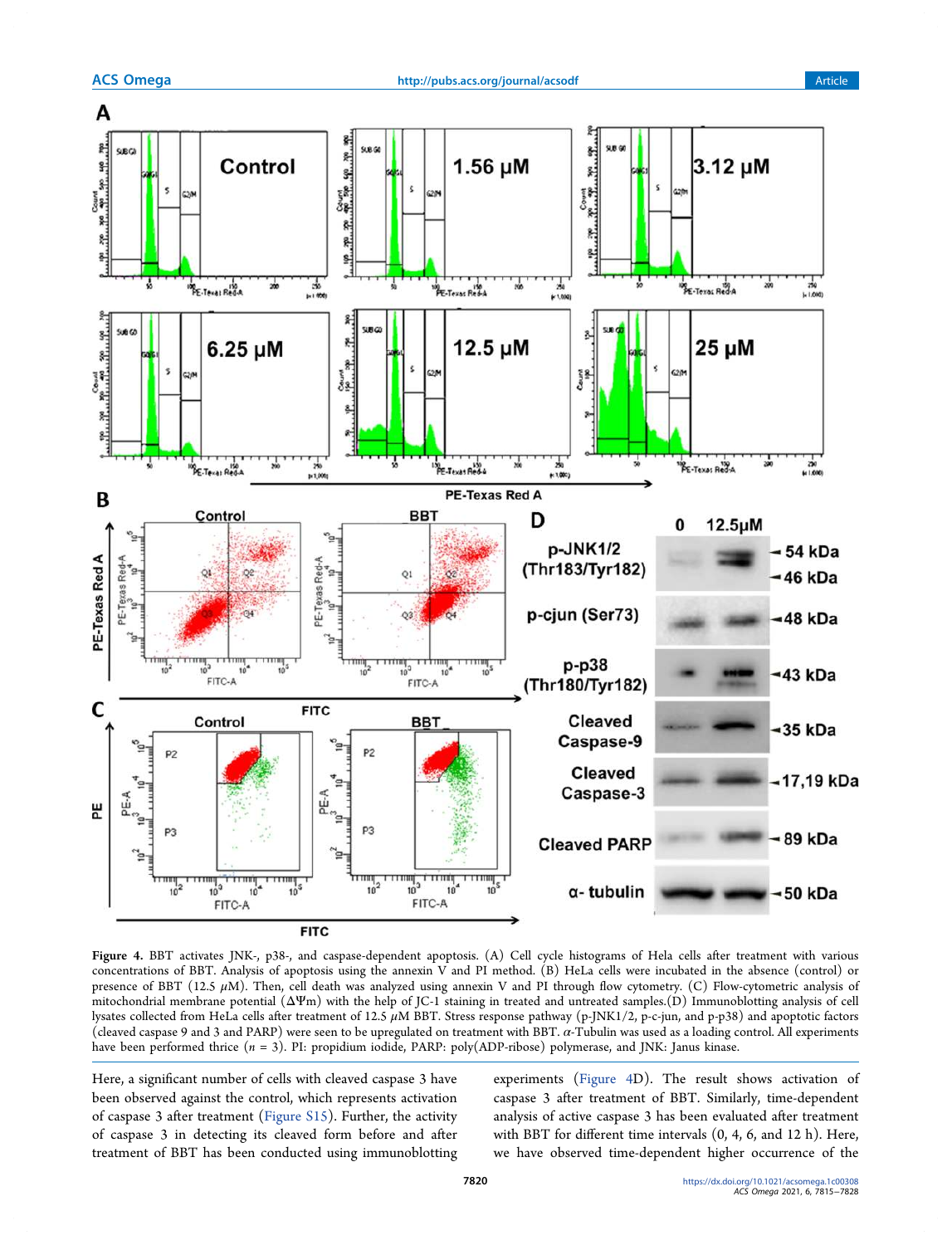

Figure 5. Unrestrained action of BBT on various drug-resistant factors. (A) Molecular docking of BBT (green) and LBT (blue) in P-gp receptor protein (brown). Interaction of (B) BBT and (C) LBT with amino acids of P-gp. (D) Western blots showing the expression of cleaved caspase 3, p-HSP27, and NFKB in HeLa cells after treatment with 12.5  $\mu$ M BBT after various time points of treatment. The  $\alpha$ -tubulin expression has been used as a loading control. (E) Cancer cell recurrence efficiency using MTT assay: MTT assay after treatment of BBT for 48 h in one set or 24 h with and without BBT in SiHa cells in another set. All experiments have been performed thrice  $(n = 3)$ . P-gp: P-glycoprotein, HSP27: heat shock protein 27, and NFκB: nuclear factor kappa B.

active or cleaved form of caspase 3 (Figure 5D). The above result indicates that BBT activates caspase 3. Here, we tried to understand whether ROS is produced after induction of apoptosis or ROS takes part in the activation of apoptosis. To understand this, caspase 3 activity has been analyzed in BBTtreated cells co-incubated with an ROS inhibitor, Nacetylcysteine (NAC). Here, we observed a negligible change in absorbance in comparison with control cells (Figure S14). This indicates that caspase 3 activation required BBT-induced ROS generation inside the HeLa cells. Again, activation of the caspase-dependent pathway has been verified as PARP cleavage. Thus, we have performed immunoblotting experiments of HeLa cells after treatment with BBT for 12 h. In comparison to the control cells, BBT-treated cells showed an intense band of cleaved PARP that indicates their inactivation (Figure 4D). Hence, BBT induces activation of the JNK/SPAK pathway, mitochondrial permeability transition, the release of cyt C, activation of caspase 9 and 3, and cleavage of PARP.

Cancer Drug Resistance and Disease Relapse. Many potent anticancer molecules are inefficient against the more aggressive form of cancer.<sup>33</sup> The cancer cell shows resistance to various blockbuster anticancer drugs due to higher accumulation of resistance-related factors, which causes poor prognosis and eventually cell death. This is the reason we need to analyze the effect of the molecule on various disease resistant factors, namely, P-gp receptor, Hsp27, and NFκB.

The inevitable role of the P-gp receptor in multidrug resistance (MDR) in cancer cells can be denoted as the first line of the defense system of cancer cells against a various range of anticancer drugs, most importantly doxorubicin, paclitaxel, etoposide, colchicine, vinblastine, and so on.<sup>15</sup> With this remarkable feature of interaction with structurally divergent molecules, P-gp plays a pivotal role in chemoresistance. Most of the cancer cells at the early to the late stage of cancer accumulate P-gp transporter to efflux the drugs out of the cells and eventually reduce their cellular concentration. Further use of P-gp inhibitors in combination with anticancer drugs can lead to toxicity especially to the brain where P-gp is observed to be an important regulator of the blood−brain barrier (BBB). Thus, we have analyzed the P-gp receptor binding efficacy of BBT. This has been performed using two bio-informatic tools. At first, we have analyzed P-gp binding using SwissADME (link: http://www.swissadme.ch/).<sup>34</sup> Here, we observed that the molecule is not a P-gp substrate and also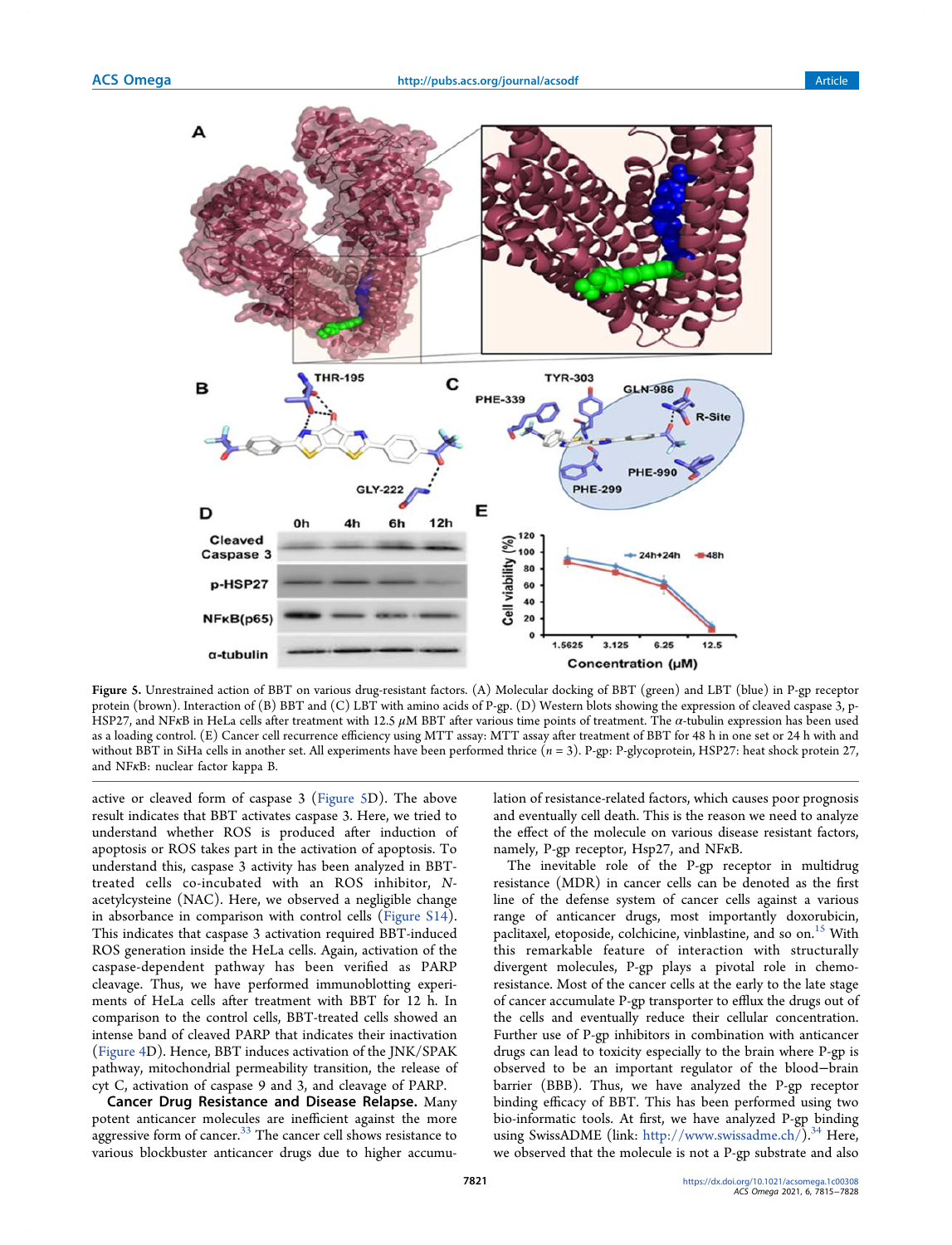

Figure 6. BBT inhibits both migration and growth of tumor spheroid. (A) Microscopic image analysis of cell migration from the HeLa cell spheroid after treatment with 0, 6.25, and 12.5  $\mu$ M concentrations of BBT. Dead cells were stained with PI. Scale bars correspond to 100  $\mu$ m. (B) DIC images represent the growth of 3D spheroid HeLa cells incubated with 12.5  $\mu$ M BBT up to a period of 8 days. Scale bars correspond to 100  $\mu$ m. (C) Growth kinetics curve of the HeLa spheroid after treatment with 0 (blue) and 12.5  $\mu$ M (red) BBT for 8 days. Data are shown as means  $\pm$  SD. All experiments have been performed thrice  $(n = 3)$ .

could not pass through the BBB. Thus, we next examined different BBT analogues using the same tool to understand the importance of the different moieties (Figure S16). Here, we observed that both CS and FAP do not show P-gp substrate activity. However, LBT is found to be a P-gp substrate. Further, we observed that the replacement of nitrogen from BBT and CS results in a P-gp interaction. However, the presence of nitrogen in BBT renders no P-gp binding. To confirm the results, we have performed docking with the P-gp substrate. Ferreira et al. described the possible binding sites of the molecules in P-gp that are designated as R, M, and H sites.<sup>35</sup> To understand the binding of BBT and LBT with P-gp, we performed molecular docking. According to this, we observed no such interaction between BBT and P-gp (Figure 5A,B). However, we observed the location of LBT at the R site of the P-gp (Figure 5A,C). This represents that the presence of the central carboxyl group not only plays an important role in ROS generation but also helps the molecule to be rescued from P-gp-dependent exocytosis. Thus, both the analyses confirm that BBT is not a P-gp substrate and its intracellular transport cannot be affected because of the higher expression of P-gp on cancer cells.

Again, another factor like Hsp27 is the small heat shock protein cytoprotective chaperone that plays a pivotal role in the rescue of the cells from cell death by modulating ROS/ glutathione levels<sup>36</sup> in the cytochrome C/apoptosome  $complex<sup>37</sup>$  and activating NF $\kappa$ B that consequently triggers

cell survival pathways. Again, various cancer cells display overexpression of Hsp27 than the normal or non-transformed cells. Further, confluent cells of the solid tumor results in maximum activation of Hsp27 than proliferative 2D cells.<sup>32</sup> Hsp27 confers to the high resistance of tumor toward various anticancer drugs like dexamethasone, paclitaxel, doxorubicin, gemcitabine, and so on.<sup>39</sup> The effect of the BBT on p-Hsp27 (ser82) has been evaluated using immunoblotting assay over different times of treatments  $(0, 4, 6, 12 \text{ h})$  with 12.5  $\mu$ M BBT in HeLa cells. Here, we observed a decrease in p-Hsp27 protein after 12 h of treatment (Figure 5D). This result indicates that Hsp27 might have been rendered inactive after time-dependent incubation with BBT. Similarly, NFκB is an important transcription factor having an indispensable role in oncogenesis, cancer progression, and chemo-resistance. Previous reports documented the role of NFκB-dependent suppression of JNK signaling.<sup>40</sup> Here, expression of NFKB (p65) has been verified after different time intervals (0, 4, 6, and 12 h) of treatment of BBT in HeLa cells. The immunoblotting experiment demonstrates diminished expression of NFκB after 4 h of expression, which is found in the other two time intervals (6 and 12 h) (Figure 5D).

Relapse or recurrence of tumors after chemotherapy results in a poor prognosis and compromises the effectiveness of the chemotherapeutic agents. This is due to the increment of the drug-resistant cancer cell population. Thus, we have evaluated the effect of BBT on more aggressive cervical cancer (SiHa)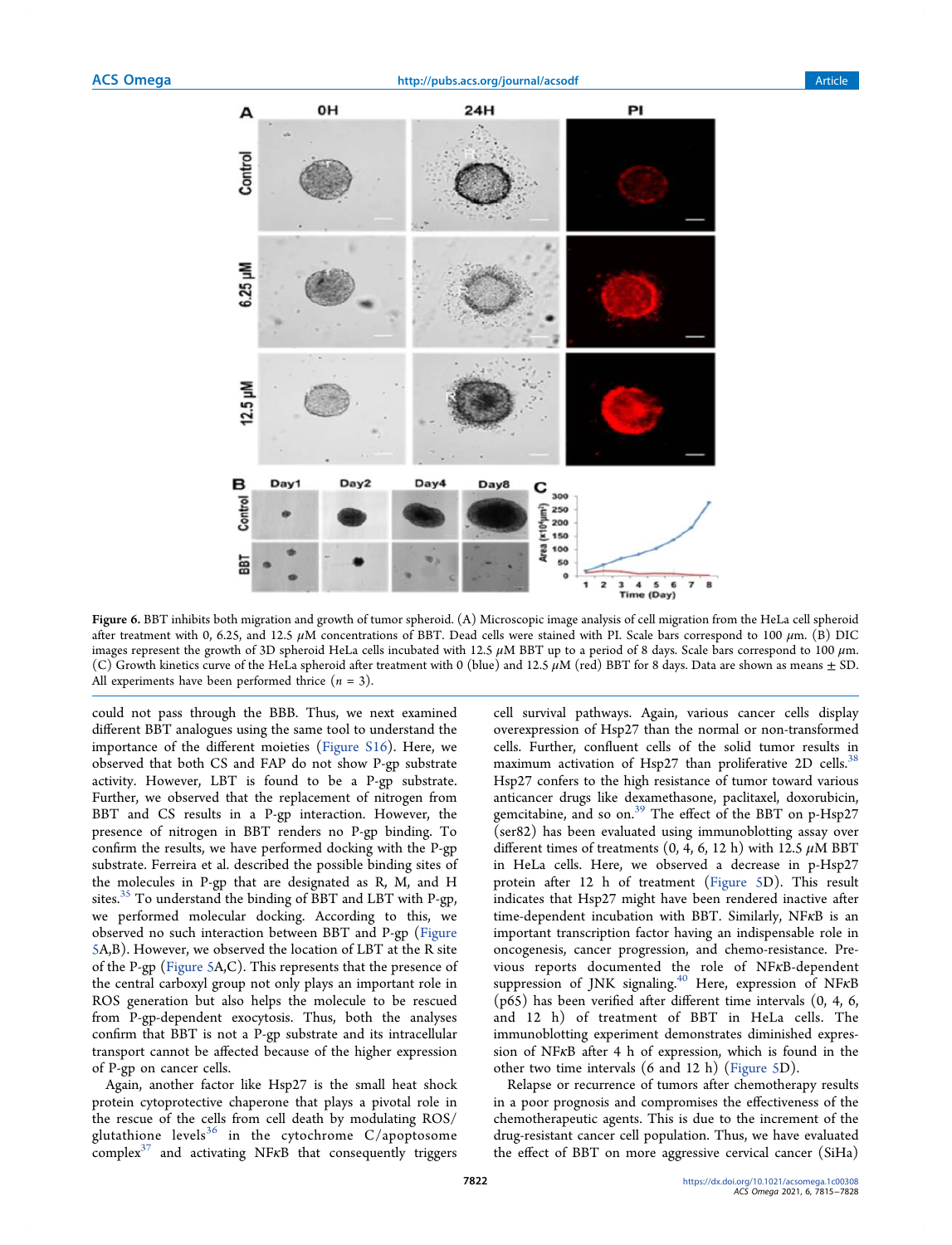cell relapse. Briefly, SiHa cells were divided in two groups. In the first group, cells were treated with BBT at different lower concentrations and incubated up to 48 h. In the next group, having BBT treatment of similar concentrations was removed after 12 h, and cells were incubated with complete media. A less significant change has been observed in cell death in both the groups (Figure 5E). This result indicates that even at lower concentrations, BBT may possess the property to prevent the re-appearance of cancer-initiating cell populations, thereby preventing the phenomenon of cancer recurrence.

BBT Affects Migration and Growth of Tumor-Mimicking Cancer Cell Spheroids. A tumor in vitro spheroid model is closer to in vivo tumor models in both phenotypical and genotypical manners.<sup>41</sup> Previously, we have reported various biochemical and drug distribution properties between the tumor spheroid and monolayer culture system. $42$ This is mostly due to the activation of various resistant proteins in the spheroid culture. Further, the spheroid culture contains cells that can regenerate the complete tumor even after chemotherapy and can result in a high chemo-resistant and malignant tumor.<sup>43</sup> Conversely, BBT was found to be highly active against monolayer cancer cells and was not affected by the resistance protein P-gp and various cytoprotective factors of cancer cells. Thus, the understanding of BBT properties against a more complex cancer system like the tumor spheroid model is quite necessary. Initially, we have analyzed the effect of BBT on cancer cell migration from the tumor spheroid because migration of cancer cells in the late phase in cancer leads to poor prognosis and is extremely lethal. Many promising anticancer molecules were unable to affect these heterogeneous cancer populations. Thus, we have verified the effect of BBT on the migratory property of cells using the tumor spheroid. This is because the full-grown spheroid shows the availability of heterogeneous cells than monolayer cells.<sup>44</sup> Also, the population of cancer stem cells (CSCs), which drives the migratory signal, is rich in the anchorage-independent culture.<sup>45</sup> In brief, full-grown tumor spheroids were transferred to the tissue culture-treated cover glass and incubated for 12 h in serum containing DMEM. Migratory cells can be detected as surface-attached monolayer cells around the spheroid. PI has been used to detect dead cells. To analyze the effect of BBT, spheroids were treated with 6.25 and 12.5  $\mu$ M BBT for 8 h. There is a significant migratory cell that was observed around the untreated spheroid (control), whereas relatively less migratory population were observed in 6.25 and 12.5  $\mu$ M BBT-treated spheroids (Figure 6A). Also, PI staining represents an increased in cell death in spheroids with an increasing concentration of BBT. From the above results, it can be concluded that dual target-based activity of BBT can not only trigger monolayer cancer cell death more aggressively but also affect the growth and migration of tumor-mimicking CSC-rich spheroid cells. This can be due to the ROS stress-induced pathways of regulation of migration inhibition and cancer cell death.<sup>46−</sup>

Finally, these results motivated us to verify the effect of the molecule on tumor spheroid growth. From the microscopic image and growth kinetic plot of HeLa spheroids, we observed significant inhibition in spheroid growth due to BBT treatment (Figure 6B,C). These results imply the substantial in vitro tumor growth inhibitory role of BBT.

### ■ DISCUSSION

In this study, we showed an organic molecular electron trap, which contains structural modules important for the elevation of mitochondrial and cellular ROS. We understood in detail the importance of the BBT molecular structure as its core scaffold (CS) and trifluoroacetophenone molecules are not self-sufficient to generate mitochondrial ROS, indicating the importance of multi-structural modality. So, according to our previous report, $21$  BBT is a highly electron-accepting organic molecule, where the central core mainly takes part in electron acceptance, and then the two terminal trifluoroacetophenone moieties also act as additional electron acceptor units. In the presence of strong electron donors, BBT can form a radical anion. Then, it can transfer an electron to  $O_2$ , which results in  ${\rm O_2}^-$  formation and thus can increase the oxidative stress. In cells, the 1,4-dihydropyridine-3-carboxamide moiety in the NADH molecule can transfer electrons or hydride ion to the complex of the ETC in the presence of NADH dehydrogenase. Thus, we postulate that BBT can be reduced in the presence of NADH and can form various free radicals in the presence of O2 , which will eventually increase the ROS of the cells. Next, we tried to understand how BBT generates mitochondrial ROS inside the cell. $50,51$  Because of the high electron accepting nature of BBT, we presumed its various ROS generating intermediates inside the cells where  $\mathrm{NAD(p)H/NAD^+}$  is higher. To understand in detail how BBT generates ROS in mitochondria, we investigated the redox potentials of both BBT and NADH since NADH is present in high amounts in mitochondria. To our surprise, we found that the potential of the NADH/NAD+ redox couple is close to the reduction potential of  $BBT<sub>1</sub><sup>52</sup>$  which basically makes the situation amicable for donating an electron from NADH to BBT. Molecular docking of BBT with complex I reveals that BBT binds close to the FMN site. We envision that this binding property of BBT inhibits the transfer of electrons into the FMN, which resulted in the inhibition of the electron transport chain of complex I to complex IV. We envision that this is the reason BBT efficiently triggered the ROS generation in mitochondria, subsequently triggering ROS generation in the cytoplasm. Interestingly, from complex I activity assay, we have observed that BBT affects complex I activity. This result indicates the interaction of BBT with complex I of the ETC. Further inhibition of complex I can generate superoxide in mitochondria, where ubisemiquinone plays an important role in donating electrons. However, electron donation from other mitochondrial and cytoplasmic components to BBT is highly possible due to the complex mitochondrial and cytoplasmic environment. Next, we tried to understand the cellular fate due to the high amount of ROS generation by BBT. As cancer cells are already overloaded with these ROS molecules, thus, an increase in the ROS generation can induce stress-dependent cell death pathways. So, we have analyzed the status of ROS in the cytoplasm. This is because mitochondrial ROS can be transferred into the cytoplasm and thus can trigger redox signaling or oxidative stress-dependent cell death. For that purpose, DCFDA and DHE probes have been used to both detect and quantify ROS in the cytoplasm. DCFDA is a cellpermeable probe and cleaved by non-specific cellular esterase after entering into the cell, which now makes a non-permeable byproduct that, when interacting with  $H_2O_2$  and other peroxides, gets converted to a green fluorescence-releasing molecule, which can be visualized in a fluorescence microscope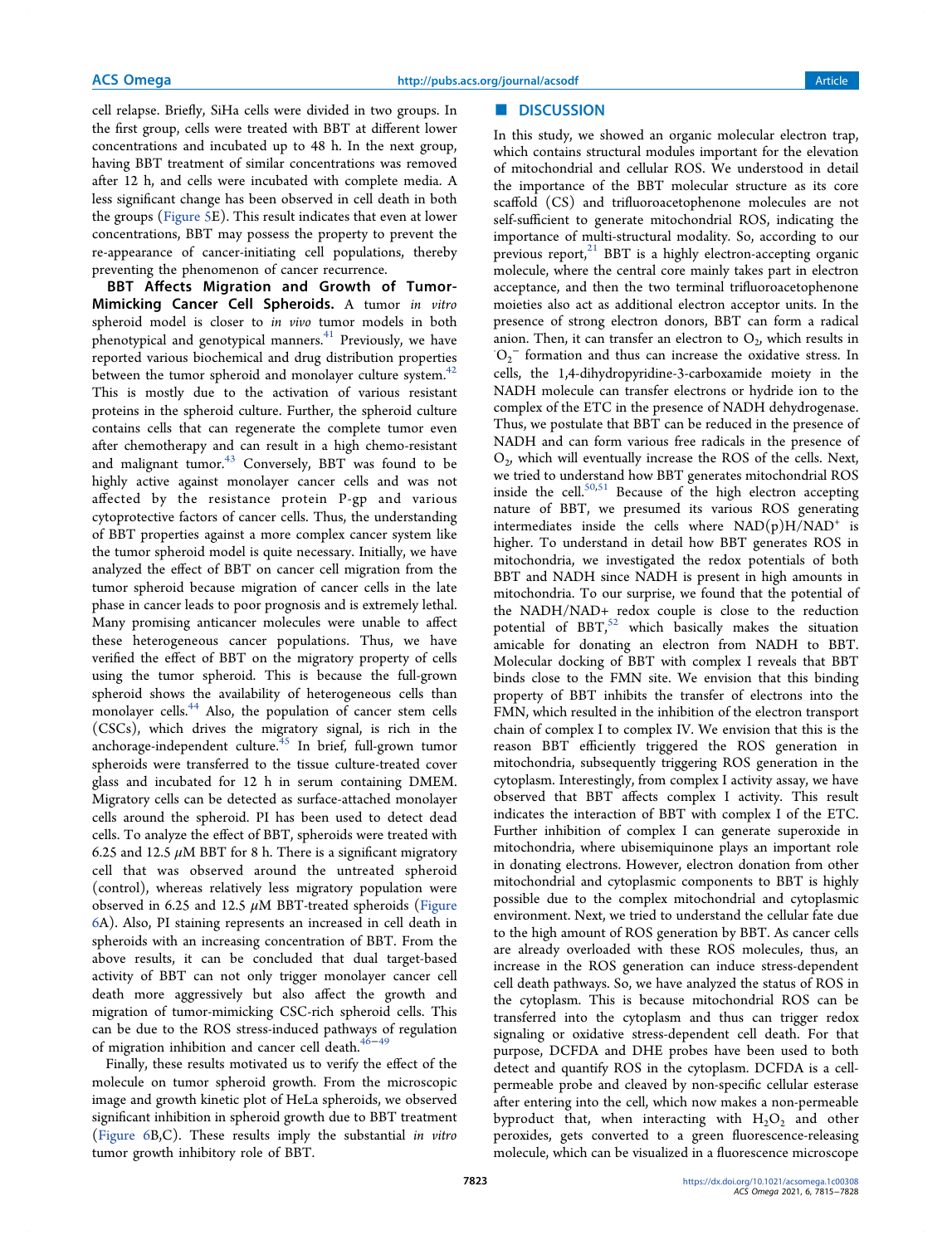and quantified using flow cytometry. We observed that BBT gets converted into different ROS producing molecules, which can eventually affect cell survival. Here, we found that BBT is a potent anticancer molecule against various cancer cells.

Intriguingly, BBT shows an electron accepting property and induction of ROS-producing intermediates. It is evident as to how the small molecule can affect cancer cell environment, but the role of a highly electron accepting molecule in cancer cell fate determination is not well revealed before. For the first time, we observed that the electron acceptor BBT can modulate oxidative stress and survival of the cancer cell. Further, we were interested to find out the effect of this molecule on various types of cancer cells. This implies that the cytotoxicity of BBT is not much specific toward the type of cancer cell that has been tested. As we observed the potent cytotoxic effect of BBT against various cancer cells, we are now interested to understand the type of cell death triggered with this molecule. As the cell cycle and cell death are an integral part of each other, we first evaluated any change in the cell cycle after treatment. Further, dysregulation of the cancer cell cycle is the most important event in cancer progression, which leads to a poor prognosis. So, we tried to understand the effect of BBT on cell fate. First, cell cycle assay reveals the absence of any cell cycle arrest due to BBT but with an increase in the cell population at sub G0 that represents the fragmentation of DNA or apoptosis. This indicates that it is a cytotoxic molecule rather than cytostatic, thus having a chance to develop resistance to cancer is reasonably difficult. Moreover, the increase in annexin V and PI positive cell population after treatment with BBT in HeLa and A549 cells notifies apoptotic cell death. The report also shows that ROS generation induces apoptotic and/or autophagy cell deaths.<sup>14</sup> Thus, we looked on whether BBT caused autophagic death in cancer cells or not. Autophagy, like apoptosis in the presence of oxidative stress or stimuli, triggers cell death. It starts with the formation of an autophagosome, translocation of LC3 protein, fusion of the lysosome, and finally degradation. Basically, LC3-I resides in the cytoplasm, and LC3-II sequesters at the membrane of the autophagosome. However, flow cytometric analysis of LC3 after treatment represents a minute increase in LC3-II. This indicates that BBT predominates apoptotic death rather than autophagy in cancer cells. Next, we tried to understand the mechanistic pathway governing apoptosis; we examined the role of mitochondria as an ROS-dependent cell death pathway. In the intrinsic pathway of apoptosis, the change in mitochondrial membrane potential results in increased membrane permeabilization and release of cytochrome C (cyt C), which takes part with different cellular factors in the activation of caspase 3. Change in MOMP was studied using the JC1 dye, which is a cationic dye that accumulates in healthy mitochondria with a characteristic emission at red wavelengths (∼590 nm). Loss of mitochondrial membrane potential is the outcome of JC1 release into the cytoplasm with characteristic emission of green fluorescence (∼525 nm). Here, BBT displays a potent inducer of MOMP, which regulates the activation of several apoptosis regulators. Consequently, we have observed the release of cyt C in cancer cells. Further, we observed that stress due to ROS causes activation of JNK1/2 that consequently activates c-jun both in HeLa cells. We found an activation of another stress-related protein, p38, in HeLa cells upon treatment with BBT. We have observed how BBT affects mitochondria to elicit the apoptotic pathway due to different stress-induced factors. So, we were

interested to analyze the role of downstream factors for apoptosis due to treatment of BBT. Again, apoptosis can follow two important pathways, such as a caspase-dependent or -independent pathway. In the caspase-dependent pathway, apoptosome complex formation after the release of cyt C from mitochondria due to MOMP is obvious, following the activation of caspase 9 and caspase 3, where the former one is an initiator caspase found to be activated during the JNK/ p38 pathway and leads to activation of the latter one, which is an executioner caspase. We observed the activation of caspase 9 and consequently caspase 3 and cleavage of PARP protein, confirming caspase-dependent apoptosis.

Chemo-resistance is the challenging part of anticancer drug discovery. In this direction, we looked at the potential of BBT and its analogues as the P-gp substrate using the SwissADME method. We found that BBT is not a P-gp substrate. BBT and its different moieties display no binding affinity to any of the important binding sites of the P-gp complex. In contrast, LBT appears to be a good P-gp substrate with strong binding with the R site of P-gp. This shows that the presence of a central carbonyl moiety in BBT affects P-gp binding and helps to be rescued from disease resistance through P-gp-dependent efflux of the molecule. Next, we tried to understand whether BBT can modulate the cytoprotective factors in the cancer cells or not. We observed stable caspase 3 activation upon timedependent treatment of BBT, indicating a less cytoprotective effect. Thus, the functions of Hsp27 as an inhibitor of caspase activation and NFκB as a JNK inhibitor were examined. Timedependent degradation of Hsp27 and NFκB in BBT-treated HeLa cells indicates a lesser chance of cellular escape from apoptosis. This can be well documented from the relapse experiment showing that even after the withdrawal of the BBT, the cellular survival rate is minimized, and an insignificant difference was observed in the continuous treatment of BBT. These results indicate that the BBT molecule induces apoptotic cell death while restraining cell escape. Finally, we observed that BBT also displays potent inhibition of spheroid growth and metastatic cancer migration.

#### ■ **CONCLUSIONS**

Altogether, we demonstrated a new concept of using an organic electron acceptor, BBT, to modulate the mitochondrial respiratory chain by inhibiting the activity of complex I. This BBT participates in the reversible electron transfer that exerts the generation of a high amount of mitochondrial and intracellular ROS. Subsequently, mitochondrial outer membrane permeabilization has been increased with an increase in cytoplasmic delocalization of cyt C. Furthermore, treatment of BBT resulted in stress-dependent JNK/p38 and caspasedependent apoptosis in cancer cells. Conversely, BBT reduces the expression of important cytoprotective or drug resistance factors (Hsp27 and NFκB), indicating its potential inhibition of cancer cell resistance and relapse. Interestingly, we found that BBT is not a P-gp substrate, which reveals its excellent anticancer potential. These properties empower BBT to inhibit the migration and growth of more resistant and complex in vitro tumor spheroids.

## **MATERIALS AND METHODS**

Materials. The cell lines MCF7 and HeLa have been obtained from NCCS, Pune. Dimethylsulfoxide (DMSO) and methanol (MeOH) were purchased from Spectrochem,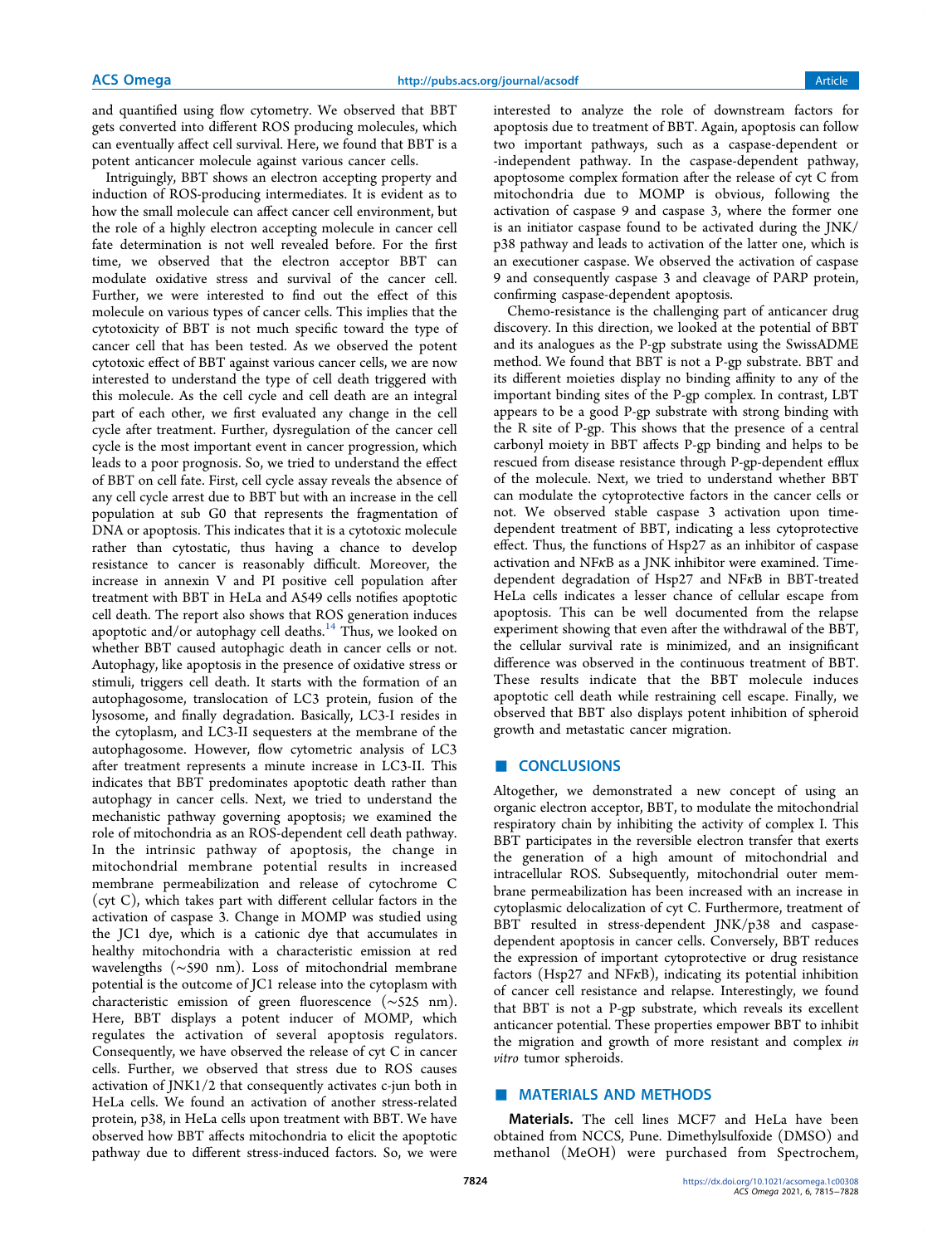Mumbai. TritonX-100 was purchased from SRL, Mumbai. 2- [4-(2-Hydroxyethyl) piperazin-1-yl]ethanesulfonic acid (HEPES) was purchased from Himedia. Ethylenebis- (oxyethylenenitrilo)tetraacetic acid (EGTA), 4-piperazinediethanesulfonic acid (PIPES), 1,2-dioleoyl-sn-glycero-3-phosphocholine (DOPC), bovine serum albumin (BSA), 5(6)-carboxy fluorescence, 3-(4,5-dimethylthiazol-2-yl)-2,5-diphenyltetrazolium bromide (MTT), Dulbecco's modified Eagle's medium (DMEM), 4′,6-diamidino-2-phenylindole dihydrochloride (DAPI), trypsin−EDTA solution, dimethylsulfoxide for cell culture, formaldehyde solution for molecular biology, propidium iodide (PI), 2′,7′-dichlorofluorescin diacetate (DCFDA) (Sigma D6665), dihydroethidium (DHE) (Sigma D7008), and 4-hydroxy-2,2,6,6-tetramethylpiperidin-1-oxyl (TEMPOL) were purchased from Sigma Aldrich, Missouri, United States. Fetal bovine serum (FBS) was purchased from Invitrogen, California, United States. Goat polyclonal anti-rabbit IgG H&L (Cy3.5) (ab6941) was purchased from Abcam, Cambridge, United Kingdom. Mouse monoclonal anti-alpha tubulin antibody (T9026) , anti-cyt C primary antibody (05−479), goat anti-mouse IgG-cy3 conjugated secondary antibody (AP124C), anti-mouse IgG (H&L) HRP conjugated (12- 509), anti-rabbit IgG (H/L) HRP conjugated antibody (AP187P), RNase A, and FlowCellect Autophagy LC3 antibody-based autophagy detection kit (FCCH100171) were purchased from Millipore, Massachusetts, United States. The annexin V/PI apoptosis detection kit (cat. # 556547), cleaved caspase analysis kit (cat. 559341), and BD MitoScreen (cat. 551302) were purchased from BD New Jersey, United States. Bisbenzimide H 33258 (Hoechst) was purchased from Calbiochem, San Diego, United States.

Cell Culture. MCF7, HeLa, A549, U87MG, WI-38, and SiHa cell lines were brought from National Centre for Cell Science (NCCS), Pune, India. Cells were cultured and maintained under a 5%  $CO<sub>2</sub>$  humidified incubator atmosphere at 37 °C using Dulbecco's modified Eagle's medium (DMEM) containing 10% fetal bovine serum, penicillin (50 units/mL), streptomycin (50  $\mu$ g/mL), and kanamycin sulfate (110 mg/L). Trypsin−EDTA solution was used to digest the monolayer cell culture.

Evaluation of ROS Generation. Flow Cytometric Analysis. The ROS studies have been performed following our previously described study.<sup>53</sup> Briefly, quantification of fluorescence of MitoSOX was carried out using FACS. Briefly, MCF7 cells  $(1 \times 10^6 \text{ cells/mL})$  were seeded overnight in sixwell plates (5%  $CO_2$  and 37 °C). Then, cells were treated with 12.5 and 6.25  $\mu$ M BBT and central scaffold (CS) for 12 h in a medium with 1% serum. Then, the cells were collected in suspension and incubated with a 5  $\mu$ M MitoSOX working solution for 10 min. After that, cells were washed with PBS and examined using FACS. Similarly, HeLa cells were treated with an increasing concentration (0, 6.25, 12.5, and 25  $\mu$ M) of BBT or LBT (bithiazole attached with bis-trifluoroacetophenone) and were examined for mitochondrial ROS generation using 5  $\mu$ M MitoSOX by a flow cytometer. Further, HeLa cells were treated with 12.5 and 25  $\mu$ M LBT for 12 h in a medium with 1% serum and examined for fluorescence intensity using FACS. Again, for the rotenone experiment, HeLa cells were treated either with 12.5  $\mu$ M BBT or 40  $\mu$ M rotenone or both for 4 h in a medium with 1% serum followed by incubation with a 5  $\mu$ M MitoSOX working solution for 10 min. Then, cells were washed and analyzed using FACS.

Flow cytometric evaluation of DCFDA was carried out using the abovementioned method. Similarly, flow cytometric analysis was conducted after treatment of MCF7 cells with various concentrations of BBT (0, 3.125, 6.25, 12.5, and 25  $\mu$ M). After treatment, cells were given a wash with PBS and incubated with DHE as mentioned above. Then again, a wash was given, and fluorescence quantification was conducted using FACS.

Microscopic Evaluation. To determine the mitochondrial ROS, cells (MCF7 and HeLa) were treated with 12.5  $\mu$ M BBT for 12 h followed by a PBS wash and further incubated with a 5  $\mu$ M MitoSOX solution for 10 min at 37 °C. To inhibit the mitochondrial ROS generation, cells were co-administrated with 10  $\mu$ M MitoTEMPO with 12.5  $\mu$ M BBT. Then, cells were washed with PBS, and images were captured using an Olympus microscope in bright field and 561 nm wavelength filters using a 40× objective, and lamp intensity was 5.40. Cytoplasmic ROS has been determined using DCFDA and DHE staining. Briefly, MCF7 cells were seeded in a cover glass bottom dish. Then, the cells were given a PBS wash and then incubated with 12.5  $\mu$ M BBT for 12 h. After that, cells were washed and incubated with 20  $\mu$ M DCFDA for 30 min. Again, a PBS wash was given to remove residual DCFDA followed by observation under the microscope. Here, cells were treated with 25  $\mu$ M BBT. Similarly, MCF7 cells were examined for DHE fluorescence after treatment with 12.5  $\mu$ M BBT using a microscope. Here, cells were given a PBS wash and supplemented with 5  $\mu$ M DHE in serum-free colorless DMEM and incubated for 30 min at 37 °C. Then, cells were again given a wash and fresh DMEM was added. The ROS generation was examined by change in fluorescence of DHE from blue to red fluorescence.

Cell Viability Analysis. Cell viability was performed using MTT assay according to a previous report.<sup>54</sup>

Molecular Docking Analysis. Molecular docking has been conducted using the previously described technique.<sup>54</sup> However, here, we have used ETC complex I [PDB 5XTD] to find the interaction of BBT using a  $96 \times 114 \times 102$  affinity grid box. Similarly, the P-gp receptor [PDB 3G5U] has been used to find the binding of BBT and its various analogues. Here, the  $66 \times 70 \times 74$  affinity grid box was centered on the substrate binding sites that mostly include R, M, and H sites of P-gp.

Cell Cycle. For asynchronous cell cycle analysis,<sup>54</sup> HeLa and MCF7 cells  $(5-6 \times 10^6 \text{ cells/mL})$  were cultured in a sixwell tissue culture dish overnight before treatment with BBT (1.56, 3.125, and 6.25  $\mu$ M) for 12 h. Then, cells were fixed overnight with 70% ethanol at −20 °C. To perform staining of cellular DNA, cells were incubated with 100  $\mu$ g/mL PI and 10  $\mu$ g/mL RNase for 45 min at room temperature. Then, the cell cycle was analyzed using PI channels of a BD LSRFORTESA flow cytometer using emission filters at 610 nm.

Cell Death Analysis. Cell death has been analyzed using annexin V and propidium iodide (BD Biosciences)-based flowcytometric studies. $54$  Further, autophagy was analyzed by a FlowCellect Autophagy LC3 antibody-based assay kit (Merck Millipore) using the manufacturer's protocol. Briefly, cells (5−  $6 \times 10^6$  cells/mL) were harvested overnight in six-well plates followed by treatment with BBT for 12 h. Then, cells were selectively permeabilized to remove cytoplasmic LC3 but maintaining autophagosome-sequestered LC3 protected. Then, LC3 was detected using an anti-LC3 (FITC) antibody by a flow cytometer.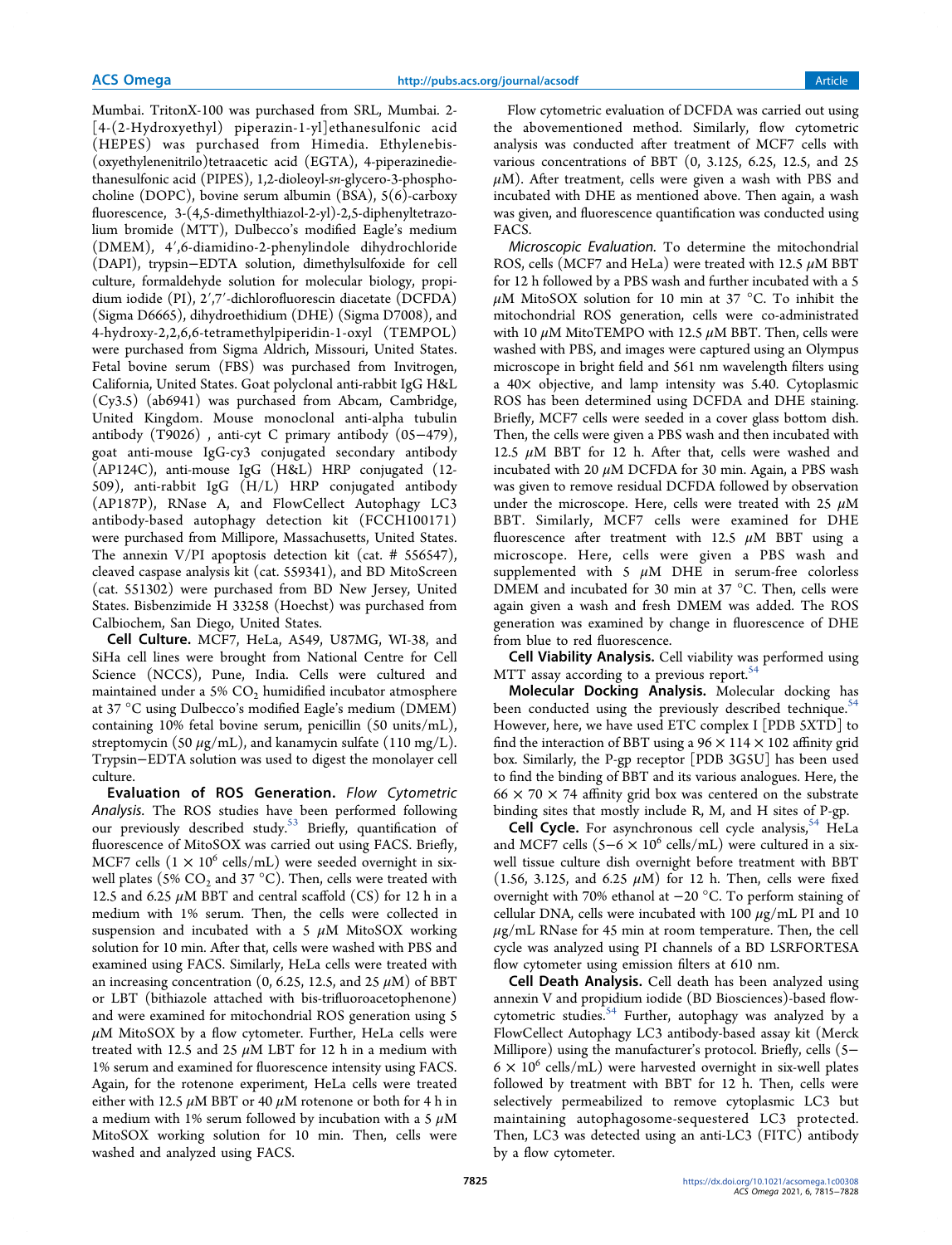Mitochondrial Membrane Potential. Mitochondrial membrane potential was analyzed using the JC1 kit (BD MitoScreen, BD Biosciences) following the manufacturer's protocol.

Caspase Activity Assay. Caspase activity was analyzed using Ac-DEVD-pNA that was performed according to a previously described method.<sup>53</sup> Flow cytometric analysis of cleaved caspase 3 was conducted using a PE-rabbit anti-cleaved caspase 3 assay kit (BD Biosciences).

Spheroid Culture and Migration Assay. A HeLa cell in vitro tumor spheroid was prepared using an anchorage independent culture method as described previously.<sup>54</sup> As spheroids reached a diameter of  $\geq$ 100  $\mu$ m, they were grouped as treated and untreated. At day 1, spheroids were treated with 6.25 and 12.5  $\mu$ M BBT, then the growth of the spheroid was evaluated up to 8 days using bright field under an inverted microscope. Then, the change in the spheroid size is calculated in each day to have a growth kinetic plot. Migration assay was conducted using the fully grown HeLa spheroid.<sup>44</sup> Briefly, the non-adherent culture of HeLa cell spheroids was performed as discussed above. Spheroids were transferred to a covered glass dish for attachment. After 5−6 days of spheroid growth, spheroids were collected intact and centrifuged at  $200 \times g$  for 3 min. Then, re-suspended spheroids were now transferred to adherent-type cover glasses. PI staining was performed to discriminate between live and dead migratory cells. The radius of the spheroid and migratory cells was defined as  $r$  and  $R$ , respectively.

DFT. All calculations were conducted using the Gaussian 09 program. The geometry was optimized with the restricted Becke Hybrid (B3LYP) at the 6-31G (d, p) level.

Statistical Analysis. All statistical calculations were done using GraphPad Prism 5.0 by performing one-way and twoway ANOVA. Statistical values of  $* p \lt 0.005$  and  $** p \lt 0.005$ 0.0001 were allocated for different experiments accordingly.

# ■ ASSOCIATED CONTENT

#### **<sup>3</sup>** Supporting Information

The Supporting Information is available free of charge at https://pubs.acs.org/doi/10.1021/acsomega.1c00308.

Microscopic images show the oxidative state of flavoprotein in green fluorescence, and mitochondria have been stained with MTRC (MitoTracker Red CMXRos) showing red fluorescence; histograms and graph represent MitoSOX assay in MCF7 cells; histograms and graph represent mitochondrial ROS in HeLa cells using MitoSOX; microscopic images of DCFDA assay in MCF7 cells, flow-cytometric quantification of DCFDA assay in cells after treatment of 25  $\mu$ M BBT, microscopic images representing DHE assay in MCF7, and DHE assay based flow-cytometric quantification of ROS generation in MCF7 after treatment with an increasing concentration of BBT; histogram represents quantification of cytoplasmic ROS using DCFDA in MCF7 cells; histogram represents quantification of cytoplasmic ROS using DHE in MCF7 cells and bar diagram representation of quantification of ROS using DHE in MCF7; analysis of mitochondrial ROS using MitoSOX dye in HeLa cells after treatment of 40  $\mu$ M Rot (rotenone), 12.5  $\mu$ M BBT, and Rot with BBT using FACS; cell viability curve of various cancer cells after treatment of various concentrations of BBT; cell viability

curve of BBT-treated WI-38 cells; bar diagram represents the proportion of MCF7 cells in each phase on treatment with varying doses of BBT; histogram represents autophagic cell population using anti-LC3 (FITC) antibody by FACS in the absence (control; green histogram) and presence of 12.5  $\mu$ M BBT; bar diagram representation of the JC-1 assay measured through the green/red ratio of the JC-1 dye; microscopic images show immunolocalization of cytochrome C (cyt C) in HeLa cells; activation of caspase 3 by using DEVD-pNA using a spectrophotometer; cleaved caspase 3 analysis in HeLa cells before (control) and after (12.5  $\mu$ M BBT) treatment by flow cytometry; and classification of BBT and its analogues as the P-gp substrate or non-P-gp substrate (PDF)

### ■ AUTHOR INFORMATION

#### Corresponding Authors

- Yoshio Aso − The Institute of Scientific and Industrial Research Osaka University, Ibaraki, Osaka 567-0047, Japan; Email: aso@sanken.osaka-u.ac.jp
- Surajit Ghosh Department of Bioscience & Bioengineering, Indian Institute of Technology Jodhpur, Karwar, Rajasthan 342037, India; Organic and Medicinal Chemistry Division, CSIR-Indian Institute of Chemical Biology, Kolkata 700032, West Bengal, India; Academy of Scientific and Innovative Research (AcSIR), CSIR-Indian Institute of Chemical Biology Campus, Kolkata 700 032, India;  $\bullet$  orcid.org/0000-0002-8203-8613; Phone: +91-291-280-1212; Email: sghosh@ iitj.ac.in, sghosh@iicb.res.in

# Authors

- Saswat Mohapatra − Organic and Medicinal Chemistry Division, CSIR-Indian Institute of Chemical Biology, Kolkata 700032, West Bengal, India; Academy of Scientific and Innovative Research (AcSIR), CSIR-Indian Institute of Chemical Biology Campus, Kolkata 700 032, India; orcid.org/0000-0002-7430-7289
- Gaurav Das − Organic and Medicinal Chemistry Division, CSIR-Indian Institute of Chemical Biology, Kolkata 700032, West Bengal, India; Academy of Scientific and Innovative Research (AcSIR), CSIR-Indian Institute of Chemical Biology Campus, Kolkata 700 032, India; orcid.org/0000-0002-8432-5384
- Varsha Gupta − Organic and Medicinal Chemistry Division, CSIR-Indian Institute of Chemical Biology, Kolkata 700032, West Bengal, India
- Prasenjit Mondal − Organic and Medicinal Chemistry Division, CSIR-Indian Institute of Chemical Biology, Kolkata 700032, West Bengal, India; Academy of Scientific and Innovative Research (AcSIR), CSIR-Indian Institute of Chemical Biology Campus, Kolkata 700 032, India; ● orcid.org/0000-0003-0767-449X
- Masashi Nitani − The Institute of Scientific and Industrial Research Osaka University, Ibaraki, Osaka 567-0047, Japan
- Yutaka Ie − The Institute of Scientific and Industrial Research Osaka University, Ibaraki, Osaka 567-0047, Japan; orcid.org/0000-0003-0208-4298
- Shreyam Chatterjee  $-$  The Institute of Scientific and Industrial Research Osaka University, Ibaraki, Osaka 567- 0047, Japan

Complete contact information is available at: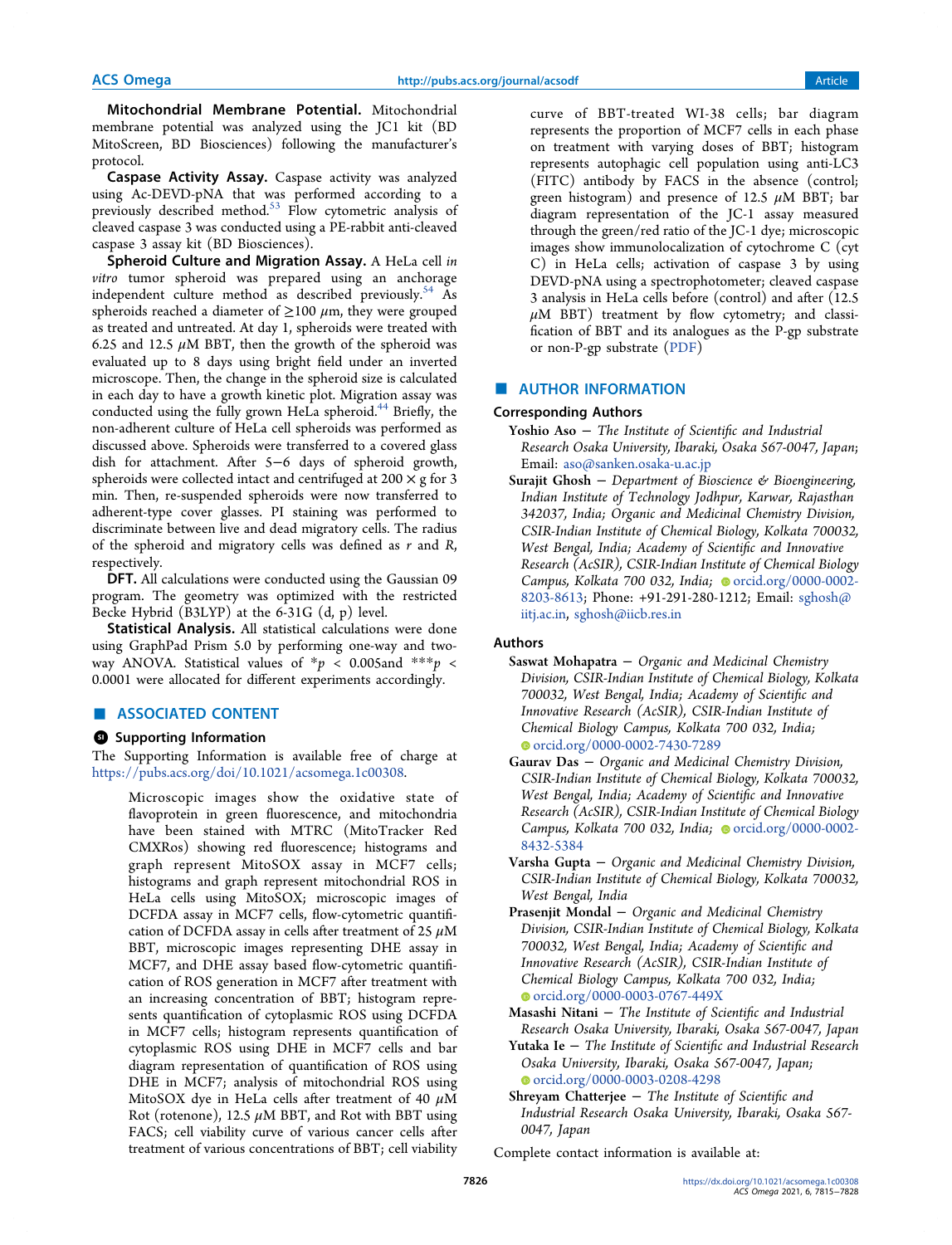https://pubs.acs.org/10.1021/acsomega.1c00308

#### Author Contributions

 $^{\perp}$ S.M., G.D., and V.G. contributed equally.

# Author Contributions

S.M. and G.D. performed major experiments, analyzed the presented data, and prepared the figures in this manuscript and helped S.G. in writing the manuscript. V.G. helped S.M. in various cell-based assays and in vivo experiments. P.M. performed FRET and computational experiments. M.N. and Y.I. synthesized, purified, and characterized all the compounds used in this manuscript. S.C. performed the DFT calculations. S.G. conceived the idea, designed, and monitored all the biological experiments. Y.A. supervised the synthesis and wrote the chemistry part as well as DFT part of the manuscript.

#### Funding

S.G. kindly acknowledges DBT, India (BT/PR19159/NNT/ 1043/2016) for providing full financial support to carry out all the biological experiments and IIT Jodhpur and CSIR-IICB for the infrastructure. S.G. and Y.A. thank DST, India and JSPS, Japan for initiating this project under the Indo-Japan Science Cooperative Program. Y.A. thanks "Dynamic Alliance for Open Innovation Bridging Human, Environmental and Materials" from The Ministry of Education, Culture, Sports, Science and Technology, Japan for supporting the chemistry part of this project.

#### Notes

The authors declare no competing financial interest.

#### ■ ACKNOWLEDGMENTS

Authors wish to thank Dr. Susanta Roychowdhury, Saroj Gupta Cancer Centre & Research Institute, Prof. Samit Chattopadhyay, Dr. Partha Chakrabarti, and Dr. Debabrata Biswas, CSIR-IICB for critically assessing this work and providing invaluable suggestions to improve the manuscript. S.M. thanks UGC, G.D. thanks ICMR, P.M. thanks CSIR, and V.G. thanks DST, India for their fellowships. S.G. kindly acknowledges DBT, India (BT/PR19159/NNT/1043/2016) for providing full financial support to carry out all the biological experiments and CSIR-IICB for the infrastructure. Authors wish to thank Ms. Juhee for critical reading and English editing of the manuscript.

#### ■ ABBREVIATIONS

ROS, reactive oxygen species; BBT, carbonyl-bridged bithiazole derivative; LBT, linear bithiazole derivative; HOMO, highest occupied molecular orbital; LUMO, lowest unoccupied molecular; Hsp27, heat shock protein 27; NFκB, nuclear factor kappa-light-chain-enhancer of activated B cells; LC3, microtubule-associated protein 1A/1B-light chain 3; pNA, p-nitroaniline; NADH, nicotinamide adenine dinucleotide; ETC, electron transport chain; P-gp, P-glycoprotein; GSH, glutathione; FMN, flavin mononucleotide; VDAC, voltage-dependent anion channel; SOD2, superoxide dismutase; ATP, adenosine triphosphate; PARP, poly(ADP-ribose) polymerase; MDR1, multidrug resistant 1 protein

#### ■ REFERENCES

(1) Sena, L. A.; Chandel, N. S. Physiological Roles of Mitochondrial Reactive Oxygen Species. Mol. Cell 2012, 48, 158−167.

(2) Efremov, R. G.; Baradaran, R.; Sazanov, L. A. The architecture of respiratory complex I. Nature 2010, 465, 441−445.

(3) Efremov, R. G.; Sazanov, L. A. Structure of the membrane domain of respiratory complex I. Nature 2011, 476, 414−420.

(4) Bienert, G. P.; Møller, A. L. B.; Kristiansen, K. A.; Schulz, A.; Møller, I. M.; Schjoerring, J. K.; Jahn, T. P. Specific aquaporins facilitate the diffusion of hydrogen peroxide across membranes. J. Biol. Chem. 2007, 282, 1183−1192.

(5) Duracková, Z. Some Current Insights into Oxidative Stress. Physiol. Res 2010, 59, 459−469.

(6) Balaban, R. S.; Nemoto, S.; Finkel, T. Mitochondria, oxidants, and aging. Cell 2005, 120, 483−495.

(7) Kamata, H.; Honda, S.-I.; Maeda, S.; Chang, L. F.; Hirata, H.; Karin, M. Reactive oxygen species promote TNF alpha-induced death and sustained JNK activation by inhibiting MAP kinase phosphatases. Cell 2005, 120, 649−661.

(8) Sullivan, L. B.; Chandel, N. S. Mitochondrial reactive oxygen species and cancer. Cancer Metab. 2014, 2, 2049−3002.

(9) Sabharwal, S. S.; Schumacker, P. T. Mitochondrial ROS in cancer: initiators, amplifiers or an Achilles' heel? Nat. Rev. Cancer 2014, 14, 709−721.

(10) Nogueira, V.; Hay, N. Molecular Pathways: Reactive Oxygen Species Homeostasis in Cancer Cells and Implications for Cancer Therapy. Clin Cancer Res. 2013, 19, 4309−4314.

(11) Okada, H.; Mak, T. W. Pathways of apoptotic and nonapoptotic death in tumour cells. Nat. Rev. Cancer 2004, 4, 592−603. (12) Kolenko, V. M.; Uzzo, R. G.; Bukowski, R.; Finke, J. H. Caspase-dependent and -independent death pathways in cancer therapy. Apoptosis 2000, 5, 17−20.

(13) Sastry, K. S. R.; Al-Muftah, M. A.; Li, P.; Al-Kowari, M. K.; Wang, E.; Chouchane, A. I.; Kizhakayil, D.; Kulik, G.; Marincola, F. M.; Haoudi, A.; Chouchane, L. Targeting proapoptotic protein BAD inhibits survival and self-renewal of cancer stem cells. Cell Death Differ. 2014, 21, 1936−1949.

(14) Tanida, I.; Ueno, T.; Kominami, E. LC3 and Autophagy. Methods Mol. Biol. 2008, 445, 77−88.

(15) Persidis, A. Cancer multidrug resistance. Nat. Biotechnol. 1999, 17, 94−95.

(16) Ramirez, M.; Rajaram, S.; Steininger, R. J.; Osipchuk, D.; Roth, M. A.; Morinishi, L. S.; Evans, L.; Ji, W.; Hsu, C.-H.; Thurley, K.; Wei, S.; Zhou, A.; Koduru, P. R.; Posner, B. A.; Wu, L. F.; Altschuler, S. J. Diverse drug-resistance mechanisms can emerge from drug-tolerant cancer persister cells. Nat. Commun. 2016, 7, 1.

(17) Kim, R. B. Drugs as P-glycoprotein substrates, inhibitors, and inducers. Drug. Metab. Rev. 2002, 34, 47−54.

(18) Arrigo, A. P.; Virot, S.; Chaufour, S.; Firdaus, W.; Kretz-Remy, C.; Diaz-Latoud, C. Hsp27 consolidates intracellular redox homeostasis by upholding glutathione in its reduced form and by decreasing iron intracellular levels. Antioxid. Redox Signaling 2005, 7, 414−422. (19) De Smaele, E.; Zazzeroni, F.; Papa, S.; Nguyen, D. U.; Jin, R.; Jones, J.; Cong, R.; Franzoso, G. Induction of gadd45β by NF-κB downregulates pro-apoptotic JNK signalling. Nature 2001, 414, 308− 313.

(20) Limnios, D.; Kokotos, C. G. 2,2,2-Trifluoroacetophenone: An Organocatalyst for an Environmentally Friendly Epoxidation of Alkenes. J. Org. Chem. 2014, 79, 4270−4276.

(21) Ie, Y.; Nitani, M.; Karakawa, M.; Tada, H.; Aso, Y. Air-Stable n-Type Organic Field-Effect Transistors Based on Carbonyl-Bridged Bithiazole Derivatives. Adv. Funct. Mater. 2010, 20, 907−913.

(22) Ames, B. N.; Shigenaga, M. K.; Hagen, T. M. Oxidants, Antioxidants, and the degenerative diseases of aging. Proc. Natl. Acad. Sci. U. S. A. 1993, 90, 7915−7922.

(23) Zhang, R.; Zhao, J.; Han, G.; Liu, Z.; Liu, C.; Zhang, C.; Liu, B.; Jiang, C.; Liu, R.; Zhao, T.; Han, M.-Y.; Zhang, Z. Real-Time Discrimination and Versatile Profiling of Spontaneous Reactive Oxygen Species in Living Organisms with a Single Fluorescent Probe. J. Am. Chem. Soc. 2016, 138, 3769−3778.

(24) Tse, D. C. S.; Kuwana, T. Electrocatalysis of dihydronicotinamide adenosine diphosphate with quinones and modified quinone electrodes. Anal. Chem. 1978, 50, 1315−1318.